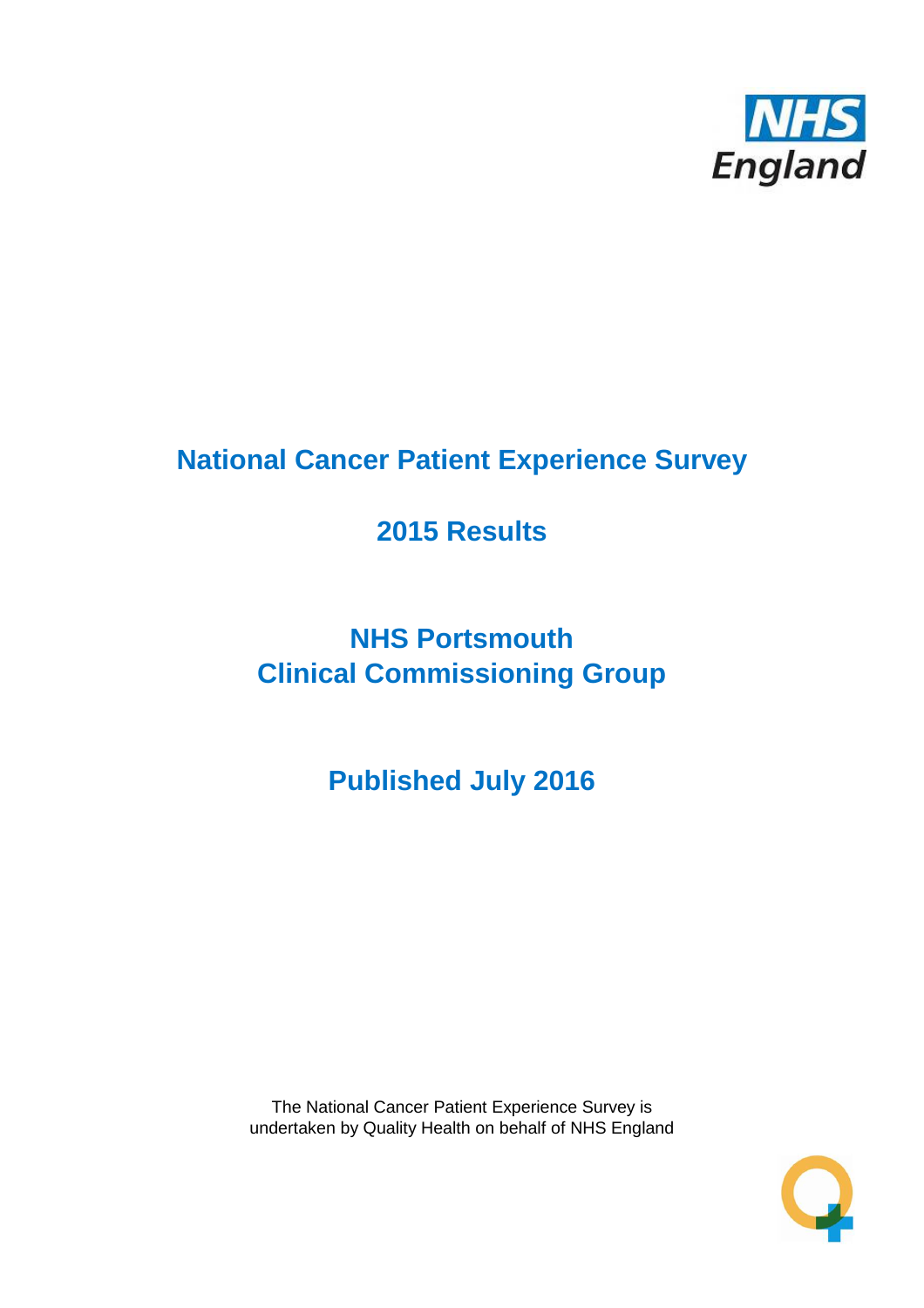#### **Introduction**

The National Cancer Patient Experience Survey 2015 is the fifth iteration of the survey first undertaken in 2010. It has been designed to monitor national progress on cancer care; to provide information to drive local quality improvements; to assist commissioners and providers of cancer care; and to inform the work of the various charities and stakeholder groups supporting cancer patients.

The survey was overseen by a national Cancer Patient Experience Advisory Group. This Advisory Group set the principles and objectives of the survey programme and guided questionnaire development.

The survey was commissioned and managed by NHS England. The survey provider, Quality Health, is responsible for designing, running and analysing the survey.

Full national results and other reports are available at www.ncpes.co.uk

Further details on the survey methodology and changes to the 2015 survey can be found in the Annex. Note that a number of significant changes were made to the 2015 survey so caution should be taken in directly comparing data from the 2015 survey to the findings of the previous CPES surveys. No comparisons with previous surveys are presented in this report.

#### **This report**

The report shows how this CCG scored for each question in the survey, compared with national results. It is aimed at helping individual CCGs to understand their performance and identify areas for local improvement.

Note that responses for questions with 1-20 respondents have been suppressed. This is to protect patient confidentiality and because uncertainty around the result is too great.

#### **Data tables**

The data tables presented in this report show the following for each question:

- **Column 1** shows the number of respondents to this question
- **Column 2** shows the unadjusted 2015 score for this CCG
- **Column 3** shows the case-mix adjusted 2015 score for this CCG
- **Column 4** shows the lower limit of the expected range of scores for this CCG (the top of the pale blue section on the Comparability chart - see below)
- **Column 5** shows the upper limit of the expected range of scores for this CCG (the bottom of the dark blue section on the Comparability chart - see below)
- **Column 6** shows the National Average score for this question.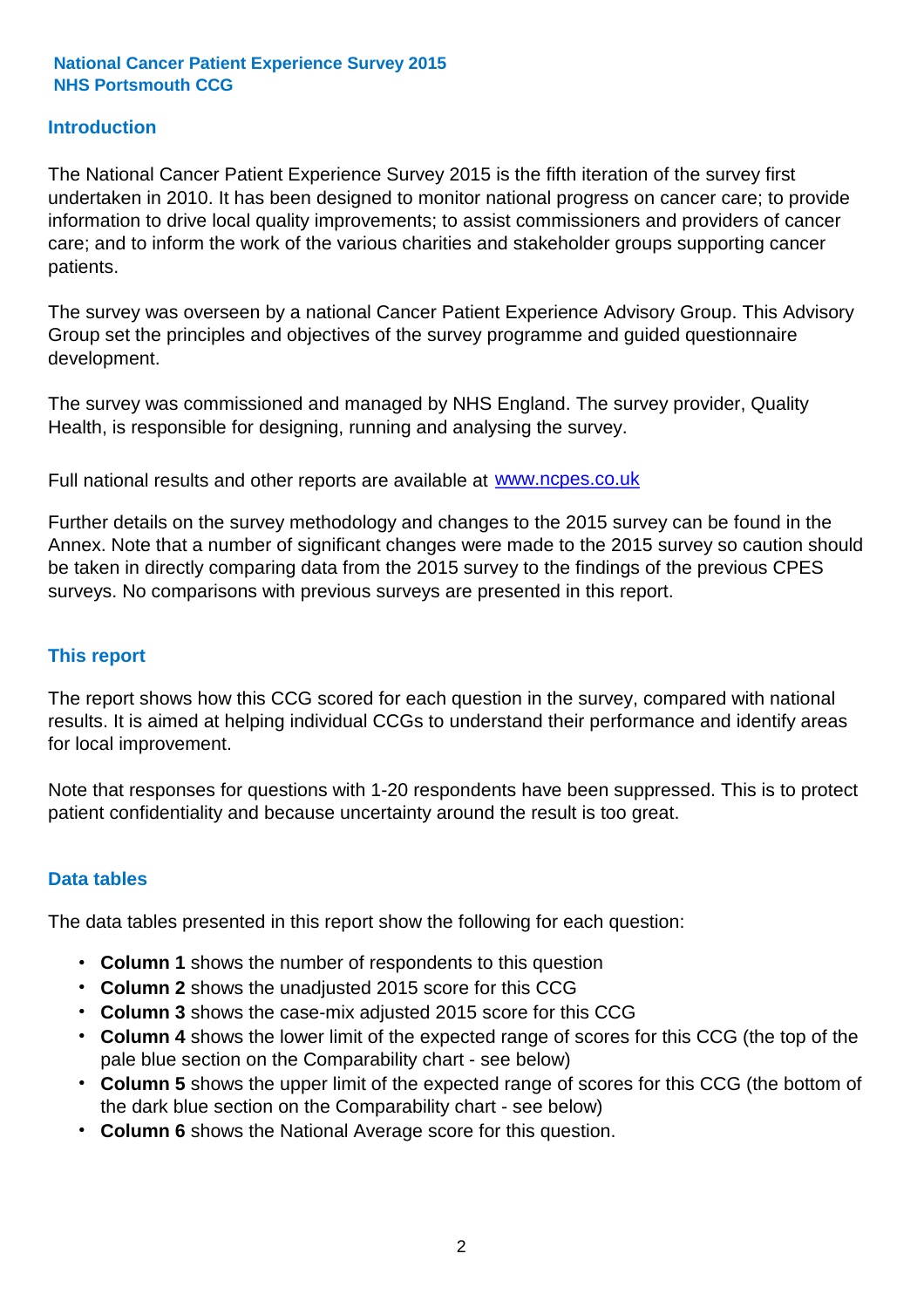Results for individual response options are presented in the detailed data tables **WWW.ncpes.co.uk** Confidence Intervals for unadjusted and case-mix adjusted data are provided in these tables.

Expected ranges and 95% Confidence Intervals highlight the uncertainty around the results. The size of the expected ranges and confidence intervals will be different for each question, and depends on the number of respondents and the range of their responses.

For further details on case-mix adjustment and the scoring methodology used, please refer to the Annex.

#### **Comparability charts**

For the 2015 survey, we have adopted the CQC standard for reporting comparative performance, based on calculation of "expected ranges". This means that CCGs will be flagged as outliers only if there is statistical evidence that their scores deviate (positively or negatively) from the range of scores that would be expected for CCGs of the same size.

The Comparability charts in this report show a bar with these expected ranges (in grey), higher than expected (in dark blue), and lower than expected (in pale blue). A black dot represents the actual score of this CCG.

The same colour convention has been used in Column 3 of the Data tables.

For further details on expected ranges, please refer to the technical document at **www.ncpes.co.uk** 

#### **Tumour group tables**

The final set of tables in this report show the scores for each question for each of the 13 tumour groups, with a comparative national score for that tumour group.

These breakdowns are intended as additional information for CCGs to understand the differences between the experiences of patients with different types of cancer. The numbers are generally relatively small and may not be statistically significant. They should therefore be treated with some caution.

#### **Notes on specific questions**

Question 5 in the survey has not been scored. However, the unscored data is useful and has been published alongside the other results in this report. This question asked respondents to "tick all that apply". The results show all of the responses given including where respondents chose two or more options.

Questions used to direct respondents to different parts of the survey (questions 4, 17, 24, 27, 40, 43, 46) and other demographic and information questions are not reported.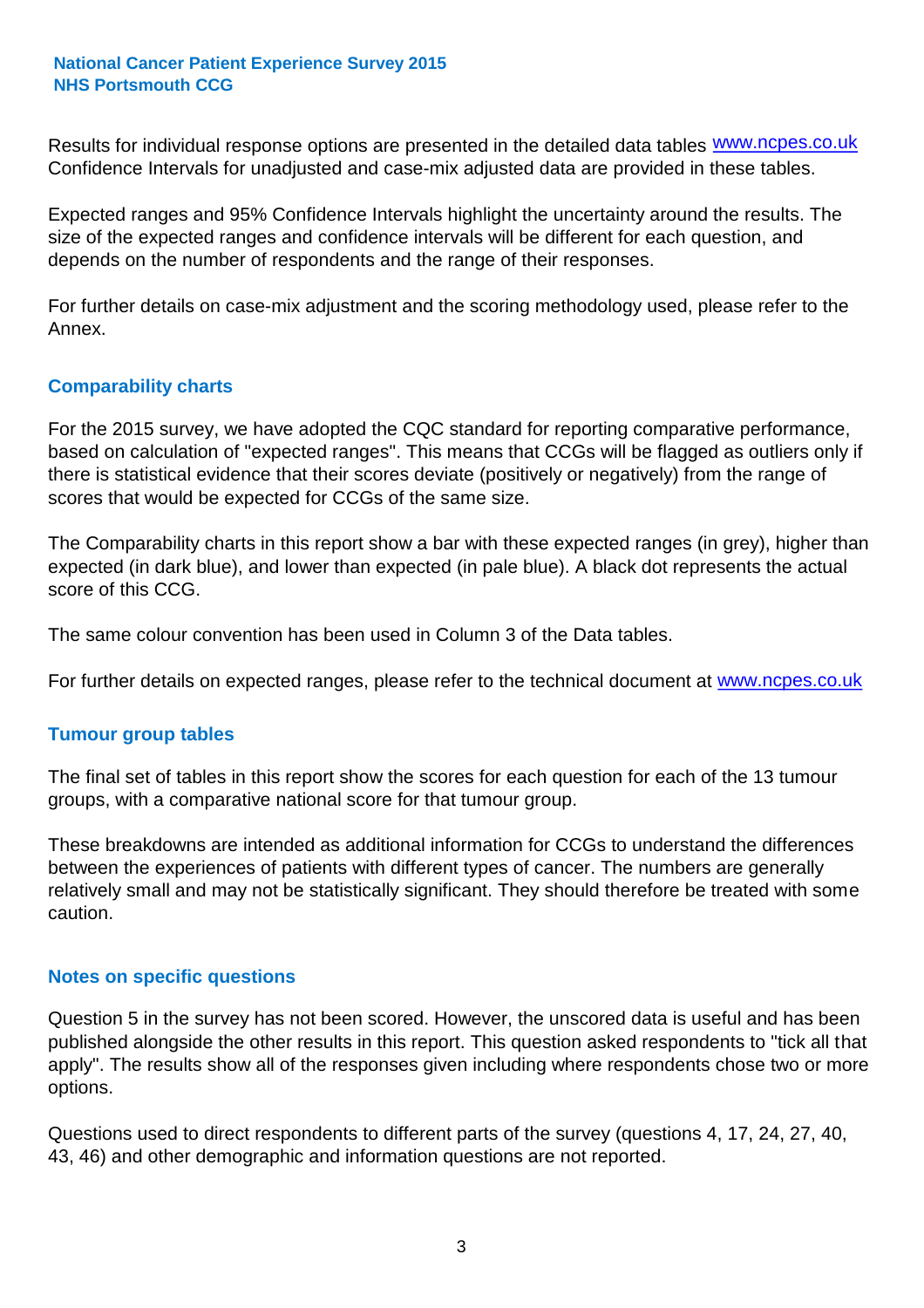#### **How to use the data**

Unadjusted data should be used to see the actual responses from patients relating to the CCG.

Case-mix adjusted data, together with expected ranges, should be used to understand whether the results are significantly higher or lower than national results.

Case-mix adjusted data, together with (case-mix adjusted) Confidence Intervals (presented in the detailed data tables **www.ncpes.co.uk**), should be used to understand whether the results are significantly higher or lower than the results for another CCG.

#### **Response rates**

Numbers of respondents by tumour group, age and gender can be found in the Annex.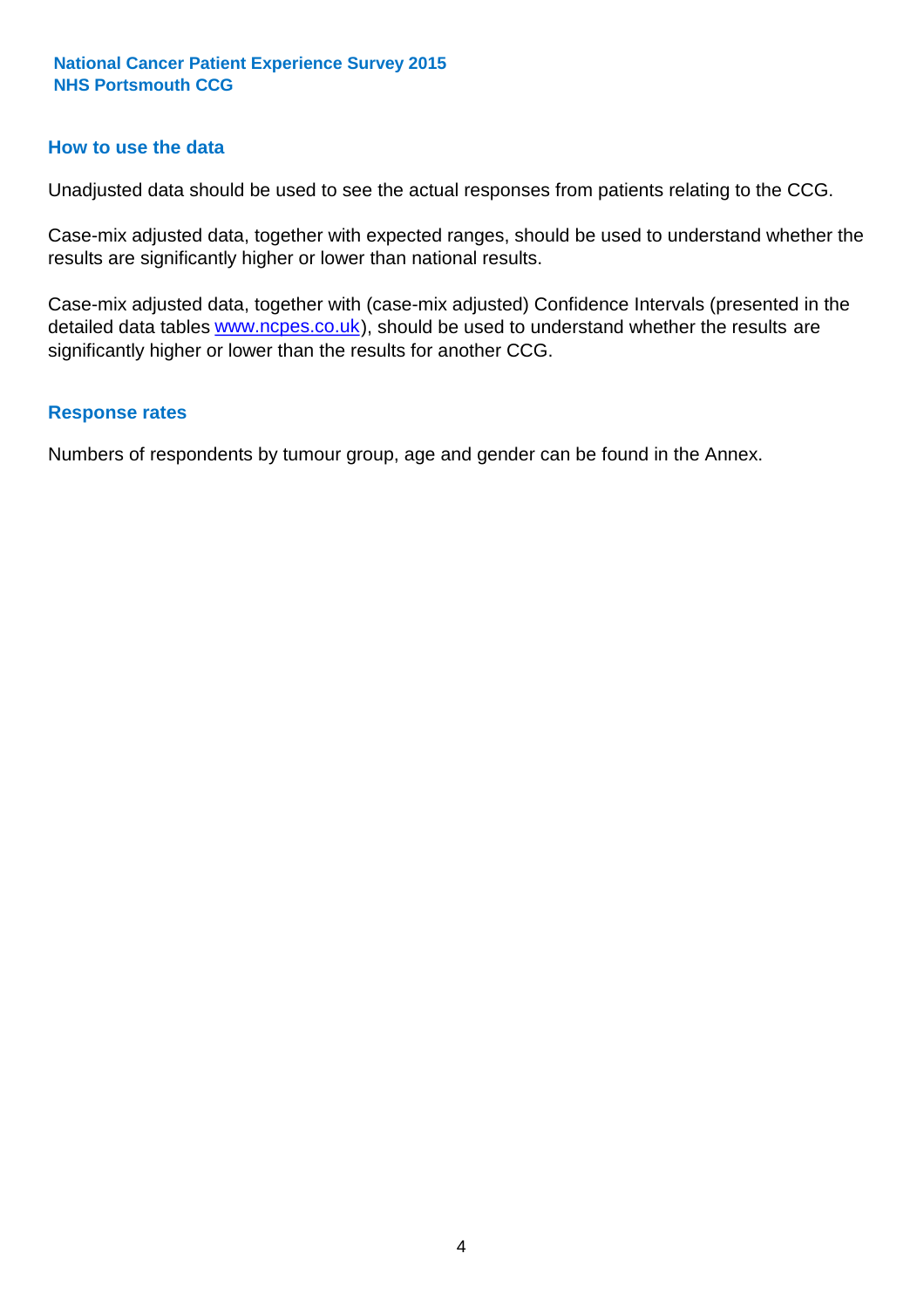### **Executive Summary**

average rating of 8.6. Asked to rate their care on a scale of zero (very poor) to 10 (very good), respondents gave an

The following questions are included in phase 1 of the Cancer Dashboard developed by Public Health England and NHS England\*:

- **79%** of respondents said that they were definitely involved as much as they wanted to be in decisions about their care and treatment
- **93%** of respondents said that they were given the name of a Clinical Nurse Specialist who would support them through their treatment
- when asked how easy or difficult it had been to contact their Clinical Nurse Specialist 81% of respondents said that it had been 'quite easy' or 'very easy'
- **89%** of respondents said that, overall, they were always treated with dignity and respect they were in hospital
- **95%** of respondents said that hospital staff told them who to contact if they were worried about their condition or treatment after they left hospital
- **65%** of respondents said that they thought the GPs and nurses at their general practice definitely did everything they could to support them while they were having cancer treatment.

Detailed results for these and other questions are set out in the sections that follow.

#### \* www.cancerdata.nhs.uk/dashboard

The questions were selected in discussion with the national Cancer Patient Experience Advisory Group and reflect four key patient experience domains: provision of information; involvement in decisions; care transition; interpersonal relations, respect and dignity. The figures presented above are all case-mix adjusted.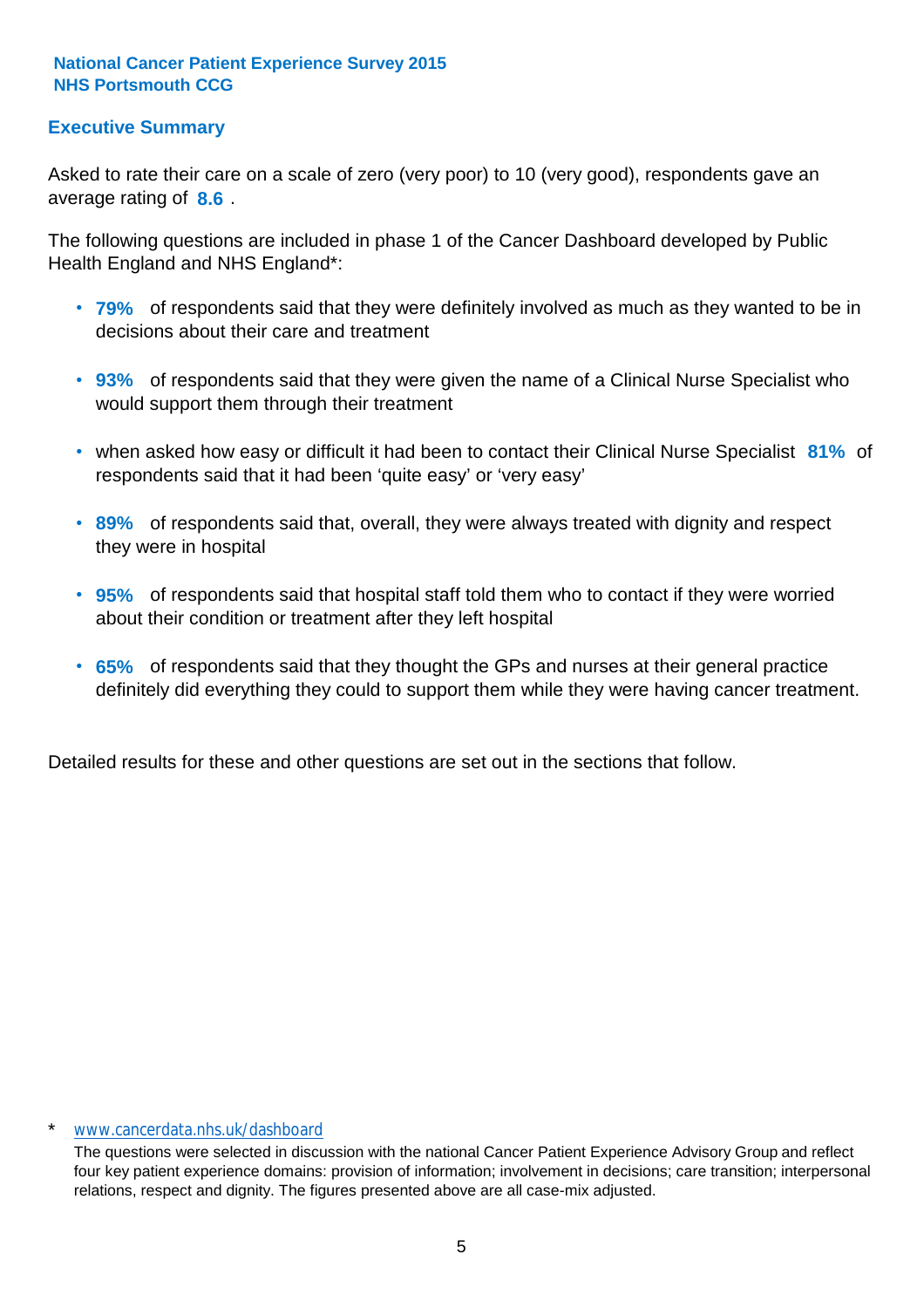# **Questions which scored outside expected range**

|                                |                                                                                            |                                                             |                                               |                                       | 2015 Case-mix Adjusted                |                              |  |  |  |
|--------------------------------|--------------------------------------------------------------------------------------------|-------------------------------------------------------------|-----------------------------------------------|---------------------------------------|---------------------------------------|------------------------------|--|--|--|
| Question                       |                                                                                            | ਕ੍ਰੋ<br>శె<br>Number<br>pondents<br>sins<br>600<br>$\Omega$ | Perc<br>this<br>entage<br>is CCG<br>2015<br>ą | Lower limit<br>expected<br>range<br>Չ | Upper limit<br>expected<br>range<br>₽ | National<br>Average<br>Score |  |  |  |
| Support for people with cancer |                                                                                            |                                                             |                                               |                                       |                                       |                              |  |  |  |
| Q <sub>20</sub>                | Hospital staff gave information about support groups                                       | 114                                                         | 90%                                           | 76%                                   | 90%                                   | 83%                          |  |  |  |
|                                | Home care and support                                                                      |                                                             |                                               |                                       |                                       |                              |  |  |  |
| Q50                            | Patient definitely given enough support from health or social<br>services during treatment | 78                                                          | 40%                                           | 42%                                   | 65%                                   | 54%                          |  |  |  |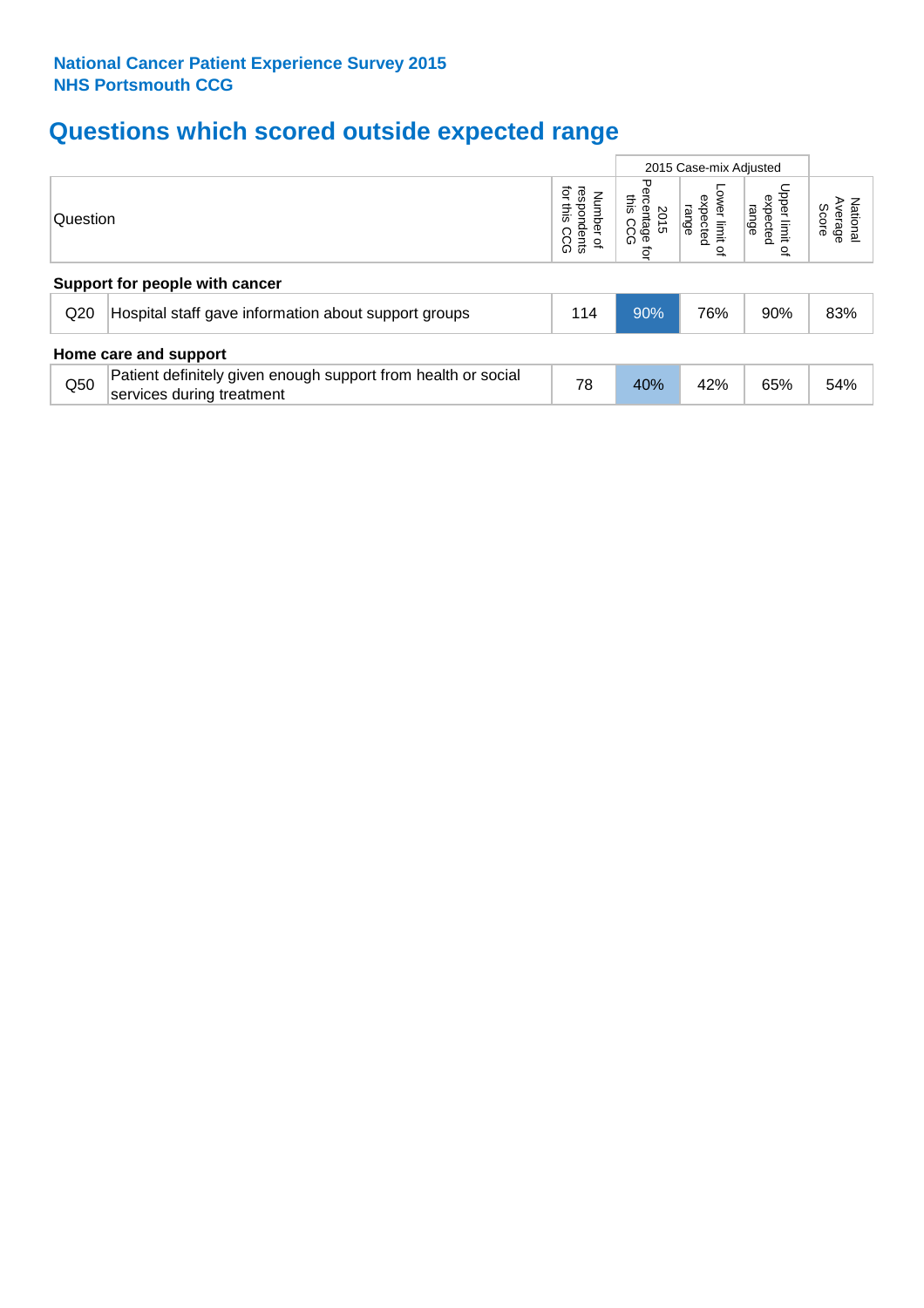# **CCG results**

### **Seeing your GP**



|    |                                                                |                                         |                             |               | 2015 Case-mix Adjusted     |                            |                           |
|----|----------------------------------------------------------------|-----------------------------------------|-----------------------------|---------------|----------------------------|----------------------------|---------------------------|
|    | Question                                                       | respondents<br>Number<br>$\overline{a}$ | 2015<br>Unadjusted<br>Score | 2015<br>Score | Expected<br>range<br>lower | Expected<br>range<br>nbber | National Average<br>Score |
| Q1 | Saw GP once / twice before being told had to go to<br>hospital | 114                                     | 81%                         | 79%           | 68%                        | 84%                        | 76%                       |
| Q2 | Patient thought they were seen as soon as necessary            | 146                                     | 77%                         | 77%           | 76%                        | 89%                        | 82%                       |

|    |                                                                             |                                                 | No.     |
|----|-----------------------------------------------------------------------------|-------------------------------------------------|---------|
|    | Beforehand, did you have all the<br>information you needed about your test? | Yes                                             | $\star$ |
|    |                                                                             | No, I would have liked more written information |         |
| Q5 |                                                                             | No, I would have liked more verbal information  | *       |
|    |                                                                             | I did not need / want any information           | $\star$ |
|    |                                                                             | Don't know / can't remember                     |         |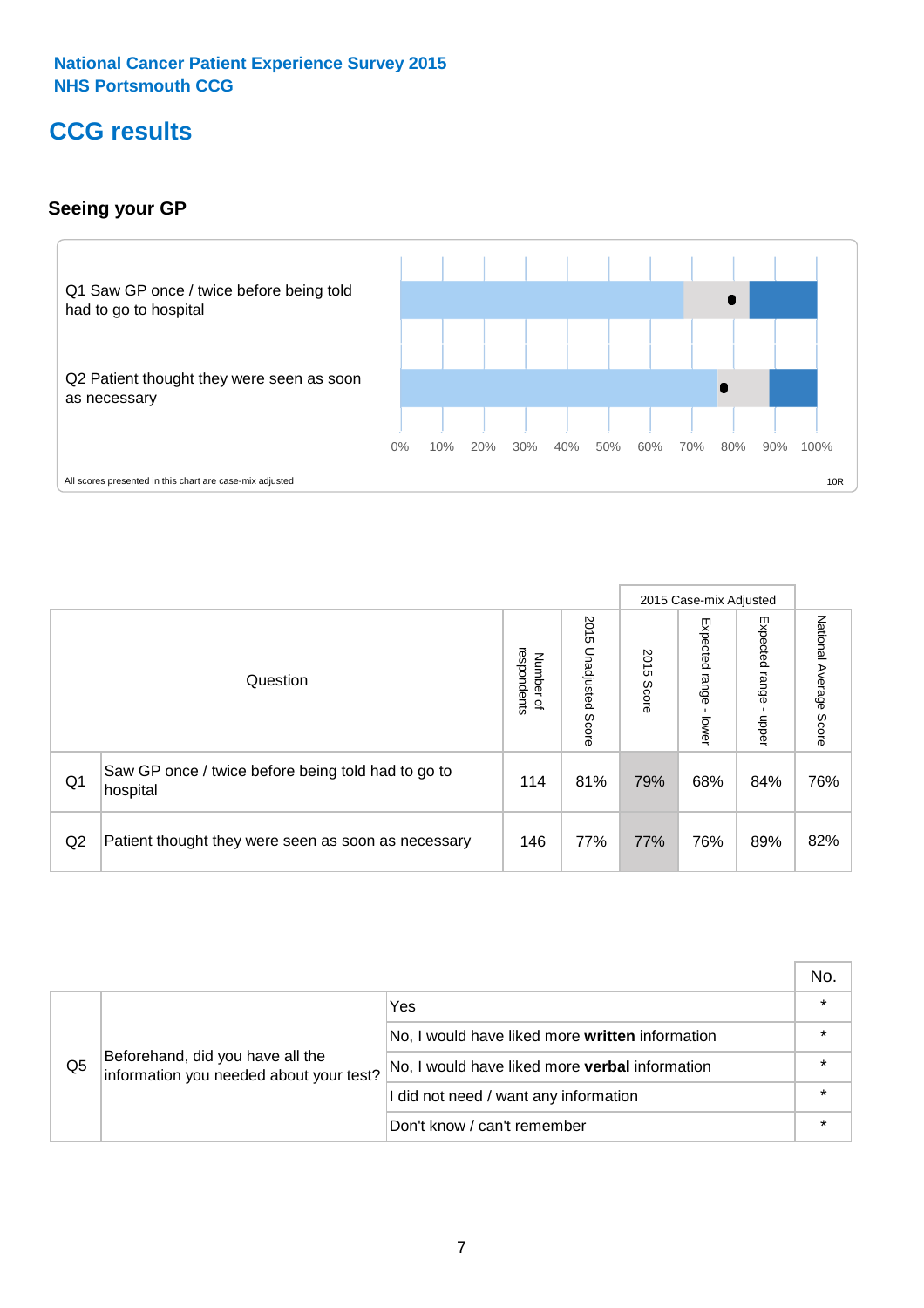### **Diagnostic tests**



|                |                                                                       |                                   |                             |               | 2015 Case-mix Adjusted  |                         |                           |
|----------------|-----------------------------------------------------------------------|-----------------------------------|-----------------------------|---------------|-------------------------|-------------------------|---------------------------|
|                | Question                                                              | respondents<br>Number<br>$\Omega$ | 2015<br>Unadjusted<br>Score | 2015<br>Score | Expected range<br>lower | Expected range<br>nbber | National Average<br>Score |
| Q <sub>6</sub> | The length of time waiting for the test to be done was<br>about right | 128                               | 84%                         | 84%           | 81%                     | 92%                     | 87%                       |
| Q7             | Given complete explanation of test results in<br>understandable way   | 123                               | 78%                         | 79%           | 72%                     | 86%                     | 79%                       |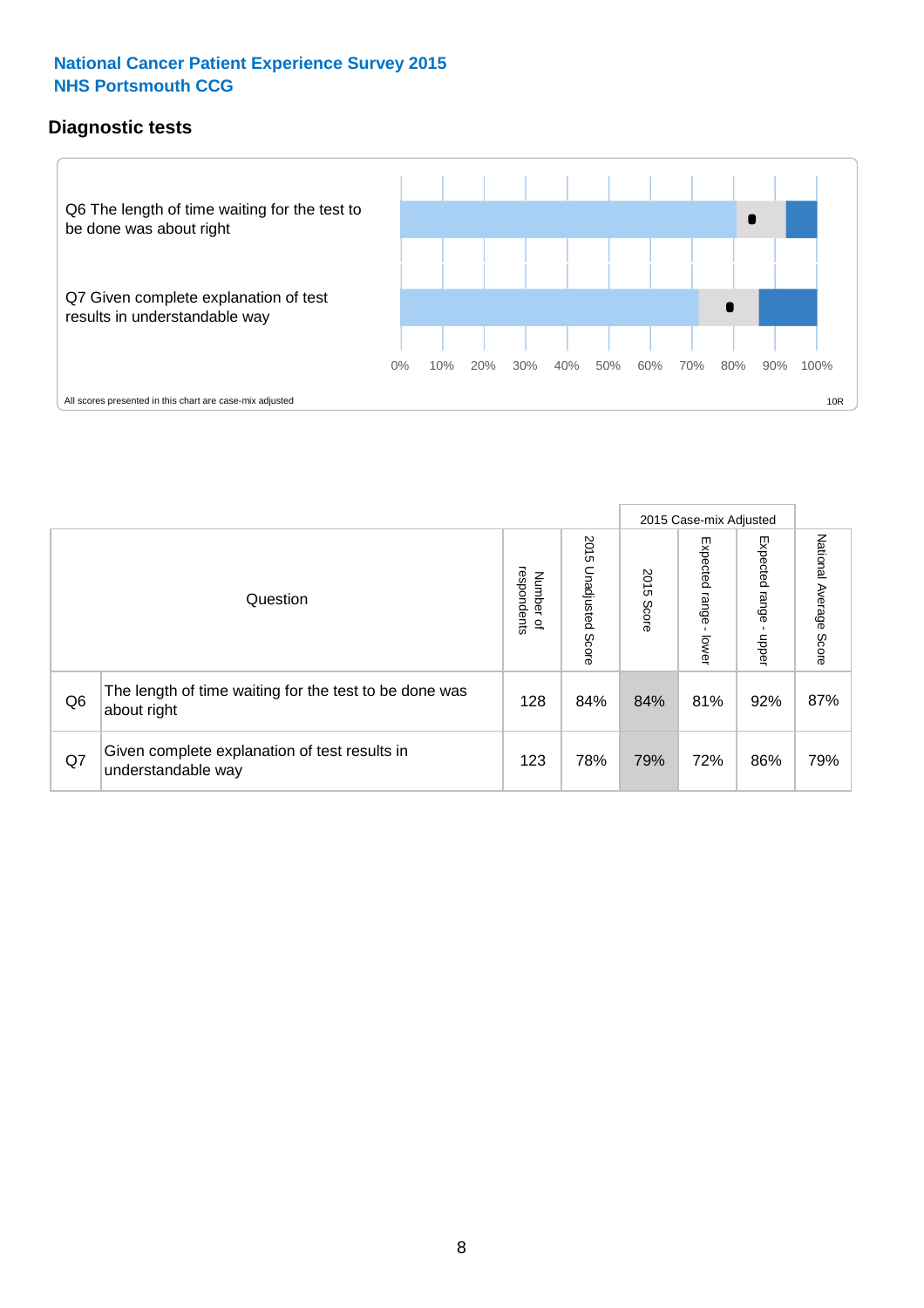#### **Finding out what was wrong with you**



|                |                                                                                            |                          |                                 |                      | 2015 Case-mix Adjusted                    |                                         |                        |
|----------------|--------------------------------------------------------------------------------------------|--------------------------|---------------------------------|----------------------|-------------------------------------------|-----------------------------------------|------------------------|
|                | Question                                                                                   | respondents<br>Number of | 2015<br><b>Unadjusted Score</b> | 2015<br><b>Score</b> | Expected range<br>$\blacksquare$<br>lower | Expected range<br>$\blacksquare$<br>ddo | National Average Score |
| Q8             | Patient told they could bring a family member or friend<br>when first told they had cancer | 132                      | 81%                             | 81%                  | 72%                                       | 86%                                     | 79%                    |
| Q <sub>9</sub> | Patient felt they were told sensitively that they had cancer                               | 144                      | 81%                             | 81%                  | 78%                                       | 90%                                     | 84%                    |
| Q10            | Patient completely understood the explanation of what<br>was wrong                         | 146                      | 70%                             | 71%                  | 66%                                       | 80%                                     | 73%                    |
| Q11            | Patient given easy to understand written information<br>about the type of cancer they had  | 129                      | 64%                             | 65%                  | 64%                                       | 79%                                     | 72%                    |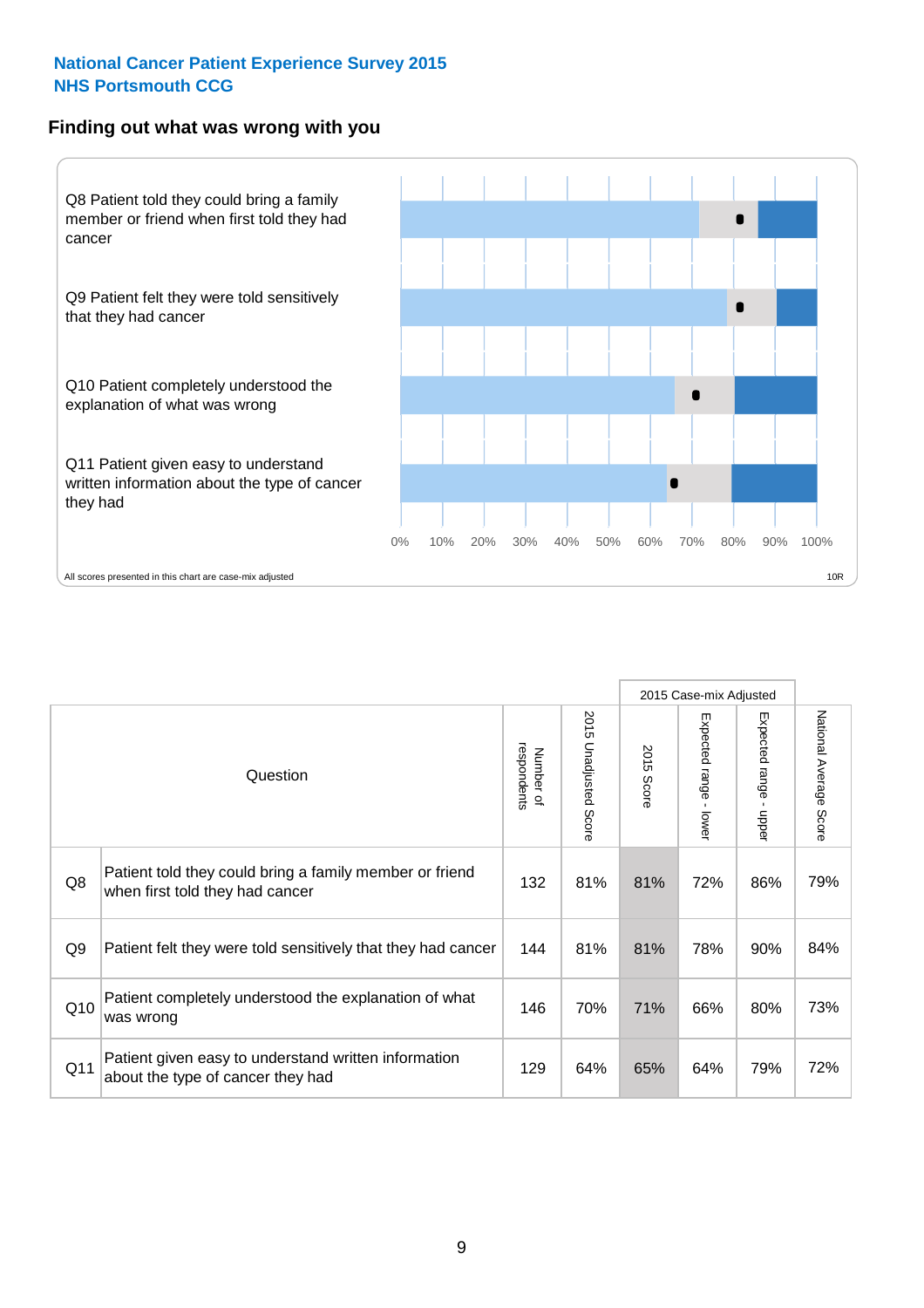### **Finding out what was wrong with you**



|          |                                                                                         |                          |                                 |               | 2015 Case-mix Adjusted                  |                        |                        |
|----------|-----------------------------------------------------------------------------------------|--------------------------|---------------------------------|---------------|-----------------------------------------|------------------------|------------------------|
| Question |                                                                                         | Number of<br>respondents | 2015<br><b>Unadjusted Score</b> | 2015<br>Score | Expected range<br>$\mathbf{r}$<br>lower | Expected range - upper | National Average Score |
| Q12      | Patient felt that treatment options were completely<br>explained                        | 130                      | 82%                             | 82%           | 76%                                     | 89%                    | 83%                    |
| Q13      | Possible side effects explained in an understandable way                                | 144                      | 71%                             | 70%           | 65%                                     | 80%                    | 73%                    |
| Q14      | Patient given practical advice and support in dealing with<br>side effects of treatment | 147                      | 64%                             | 64%           | 59%                                     | 74%                    | 66%                    |
| Q15      | Patient definitely told about side effects that could affect<br>them in the future      | 139                      | 58%                             | 58%           | 46%                                     | 63%                    | 54%                    |
| Q16      | Patient definitely involved in decisions about care and<br>treatment                    | 139                      | 78%                             | 79%           | 71%                                     | 85%                    | 78%                    |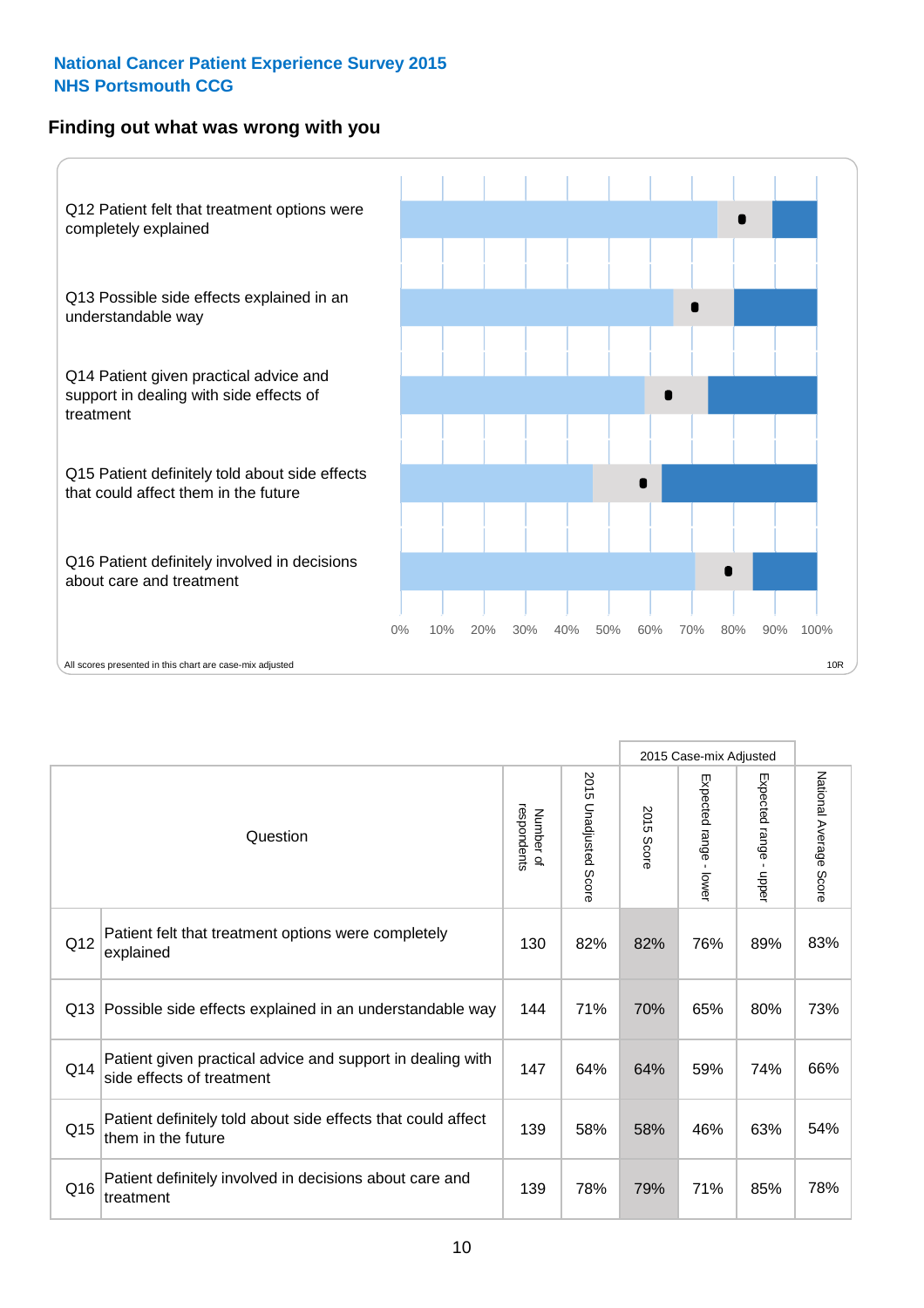#### **Clinical Nurse Specialist**



|     |                                                                                     |                          |                       |               | 2015 Case-mix Adjusted  |                         |                                  |
|-----|-------------------------------------------------------------------------------------|--------------------------|-----------------------|---------------|-------------------------|-------------------------|----------------------------------|
|     | Question                                                                            | respondents<br>Number of | 2015 Unadjusted Score | 2015<br>Score | Expected range<br>lower | Expected range<br>nbber | National Average<br><b>Score</b> |
| Q17 | Patient given the name of the CNS who would support<br>them through their treatment | 141                      | 93%                   | 93%           | 85%                     | 95%                     | 90%                              |
| Q18 | Patient found it easy to contact their CNS                                          | 113                      | 81%                   | 81%           | 80%                     | 93%                     | 87%                              |
| Q19 | Get understandable answers to important questions all or<br>most of the time        | 105                      | 85%                   | 85%           | 82%                     | 95%                     | 89%                              |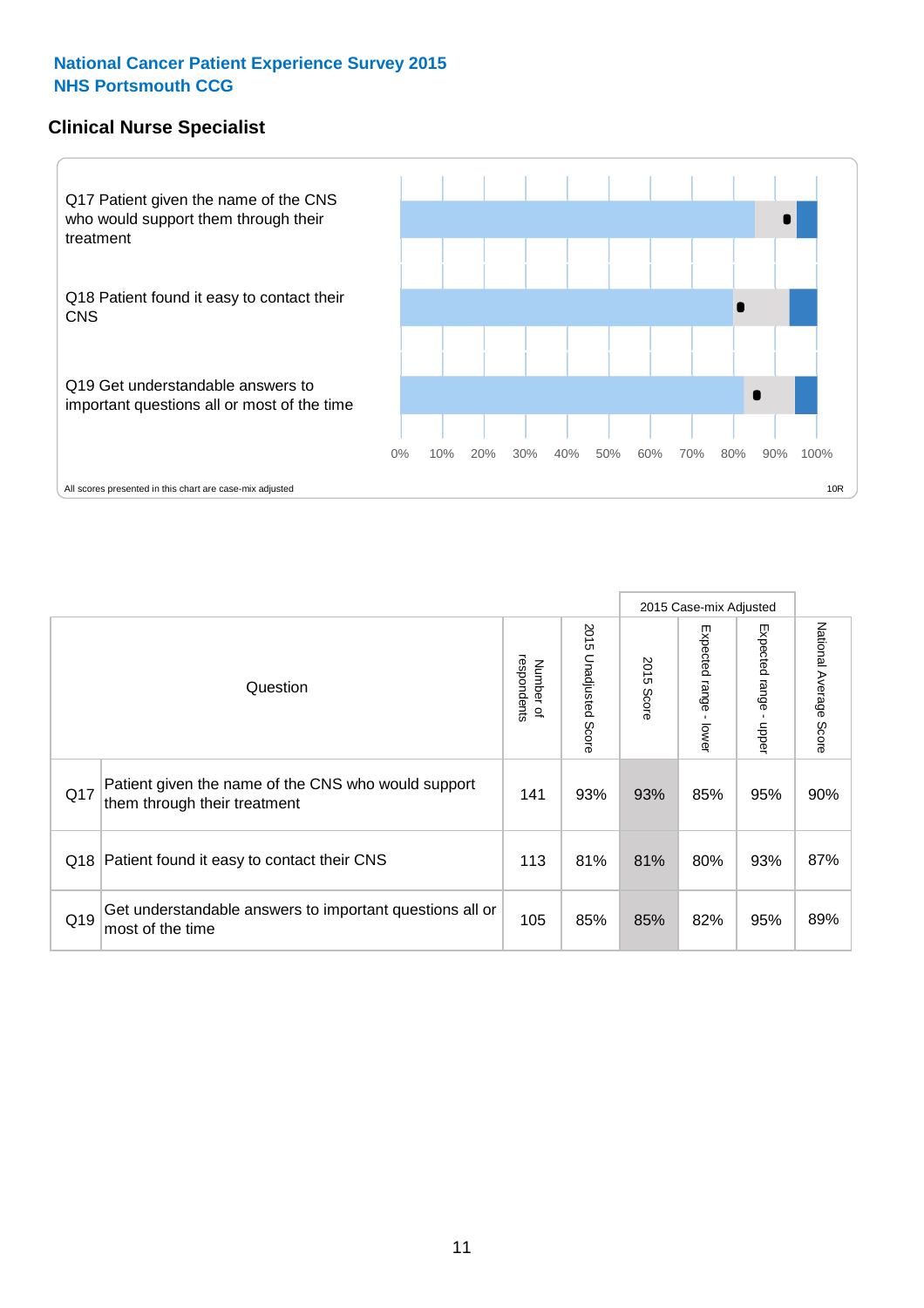#### **Support for people with cancer**



|                 |                                                                                            |                          |                                 |               | 2015 Case-mix Adjusted                  |                           |                        |
|-----------------|--------------------------------------------------------------------------------------------|--------------------------|---------------------------------|---------------|-----------------------------------------|---------------------------|------------------------|
|                 | Question                                                                                   | respondents<br>Number of | 2015<br><b>Unadjusted Score</b> | 2015<br>Score | Expected range<br>$\mathbf{r}$<br>lower | Expected range -<br>nbber | National Average Score |
| Q20             | Hospital staff gave information about support groups                                       | 114                      | 90%                             | 90%           | 76%                                     | 90%                       | 83%                    |
| Q <sub>21</sub> | Hospital staff gave information about impact cancer could<br>have on day to day activities | 105                      | 86%                             | 86%           | 73%                                     | 88%                       | 81%                    |
| Q22             | Hospital staff gave information on getting financial help                                  | 88                       | 53%                             | 52%           | 44%                                     | 65%                       | 55%                    |
| Q <sub>23</sub> | Hospital staff told patient they could get free prescriptions                              | 83                       | 77%                             | 76%           | 72%                                     | 89%                       | 80%                    |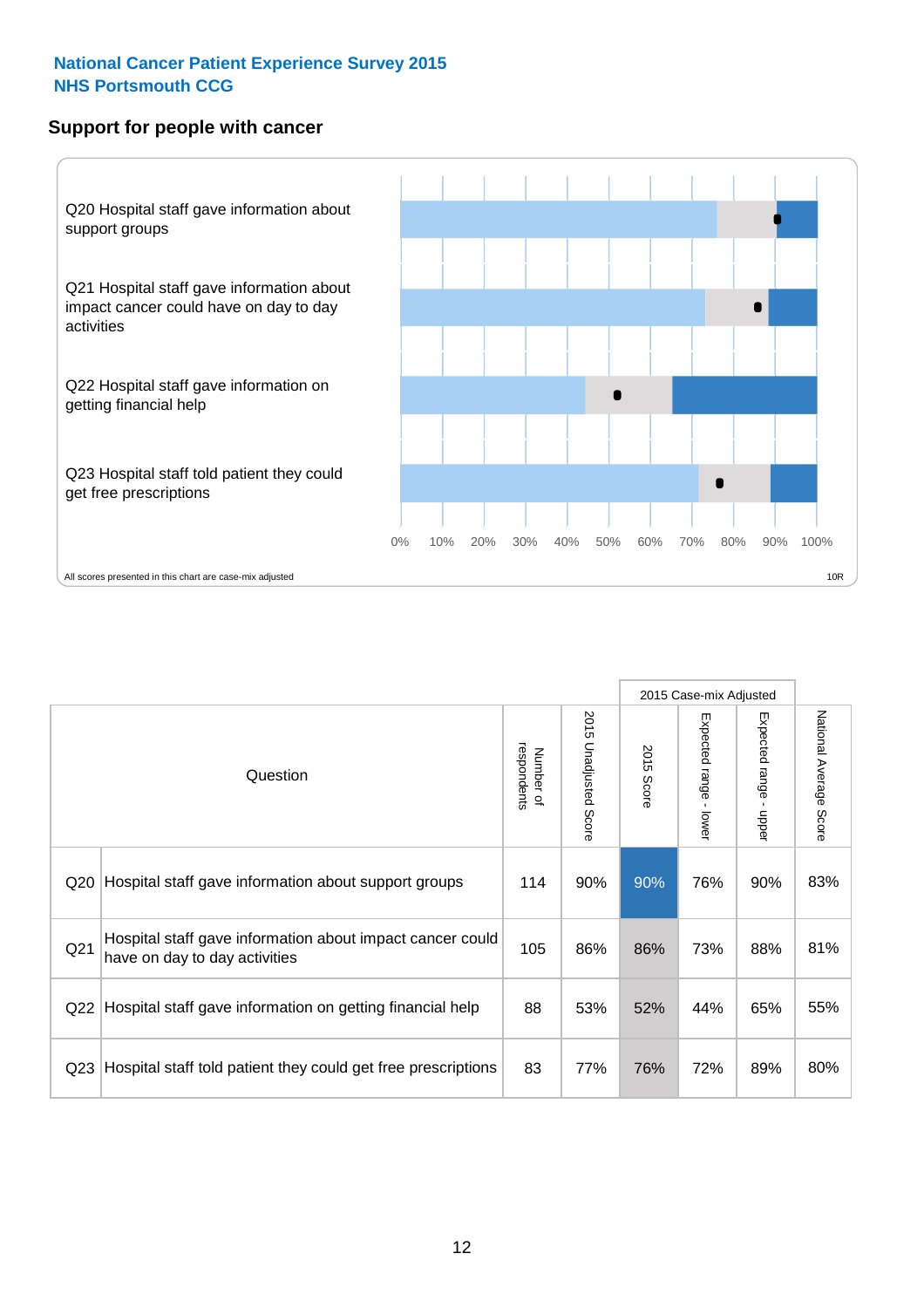### **Operations**



|     |                                                                 |                                              |                             | 2015 Case-mix Adjusted |                            |                            |                              |
|-----|-----------------------------------------------------------------|----------------------------------------------|-----------------------------|------------------------|----------------------------|----------------------------|------------------------------|
|     | Question                                                        | respondents<br>Number<br>$\overline{\sigma}$ | 2015<br>Unadjusted<br>Score | 8<br>∸<br>CΠ<br>Score  | Expected<br>range<br>lower | Expected<br>range<br>doper | National<br>Average<br>Score |
| Q26 | Staff explained how operation had gone in<br>understandable way | 92                                           | 72%                         | 72%                    | 69%                        | 86%                        | 78%                          |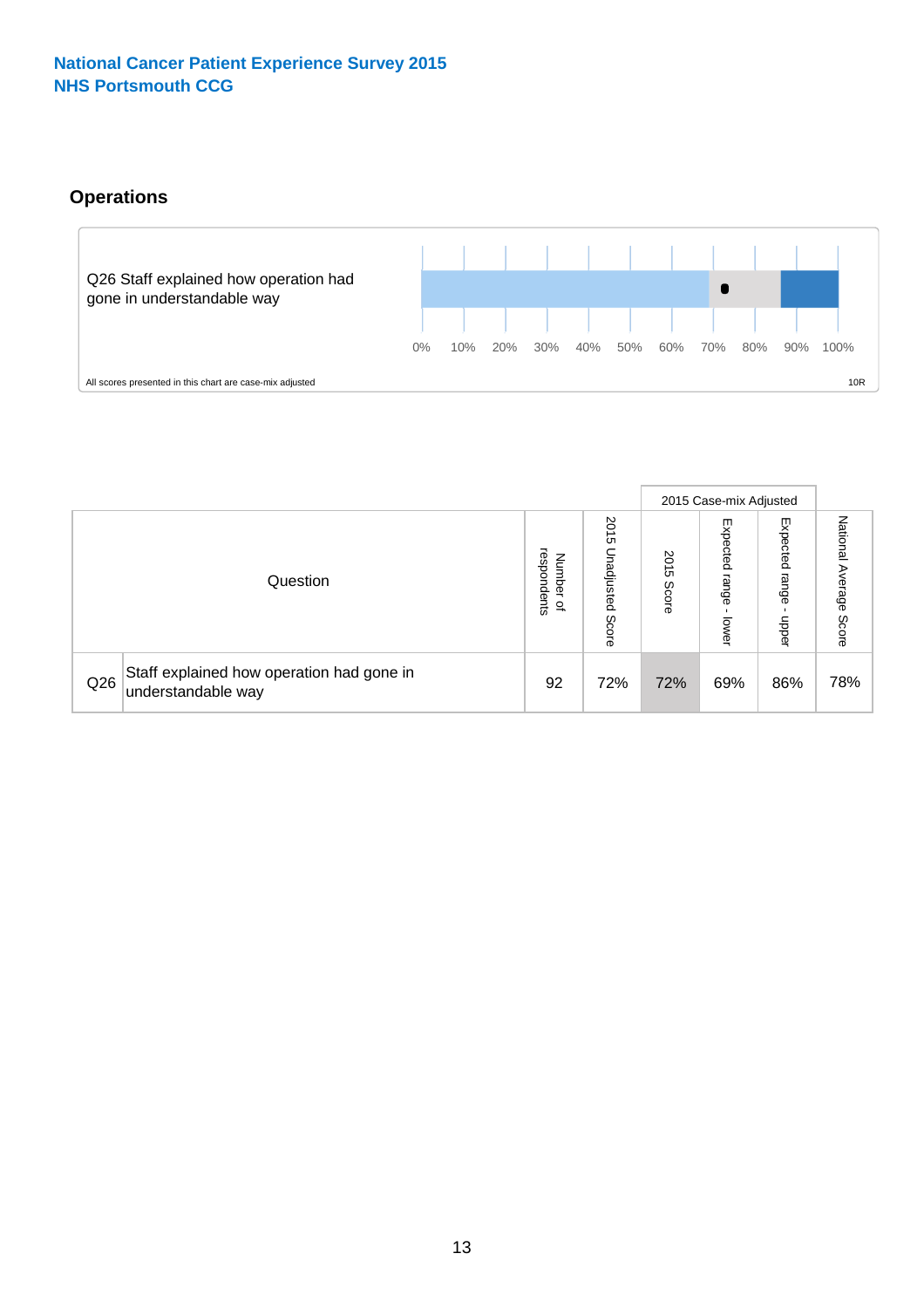### **Hospital care as an inpatient (Part 1 of 3)**



All scores presented in this chart are case-mix adjusted  $10R$ 

|                 |                                                                                           |                          |                          |                      | 2015 Case-mix Adjusted                    |                                       |                        |
|-----------------|-------------------------------------------------------------------------------------------|--------------------------|--------------------------|----------------------|-------------------------------------------|---------------------------------------|------------------------|
|                 | Question                                                                                  | respondents<br>Number of | 2015<br>Unadjusted Score | 2015<br><b>Score</b> | Expected range<br>$\blacksquare$<br>lower | Expected range<br>$\mathbf{I}$<br>ddo | National Average Score |
| Q28             | Groups of doctors or nurses did not talk in front of patient<br>as if they were not there | 103                      | 84%                      | 85%                  | 74%                                       | 89%                                   | 81%                    |
| Q29             | Patient had confidence and trust in all doctors treating<br>them                          | 103                      | 86%                      | 87%                  | 77%                                       | 91%                                   | 84%                    |
| Q30             | Patient's family or someone close definitely had<br>opportunity to talk to doctor         | 88                       | 75%                      | 76%                  | 63%                                       | 81%                                   | 72%                    |
| Q <sub>31</sub> | Patient had confidence and trust in all ward nurses                                       | 104                      | 73%                      | 73%                  | 64%                                       | 81%                                   | 72%                    |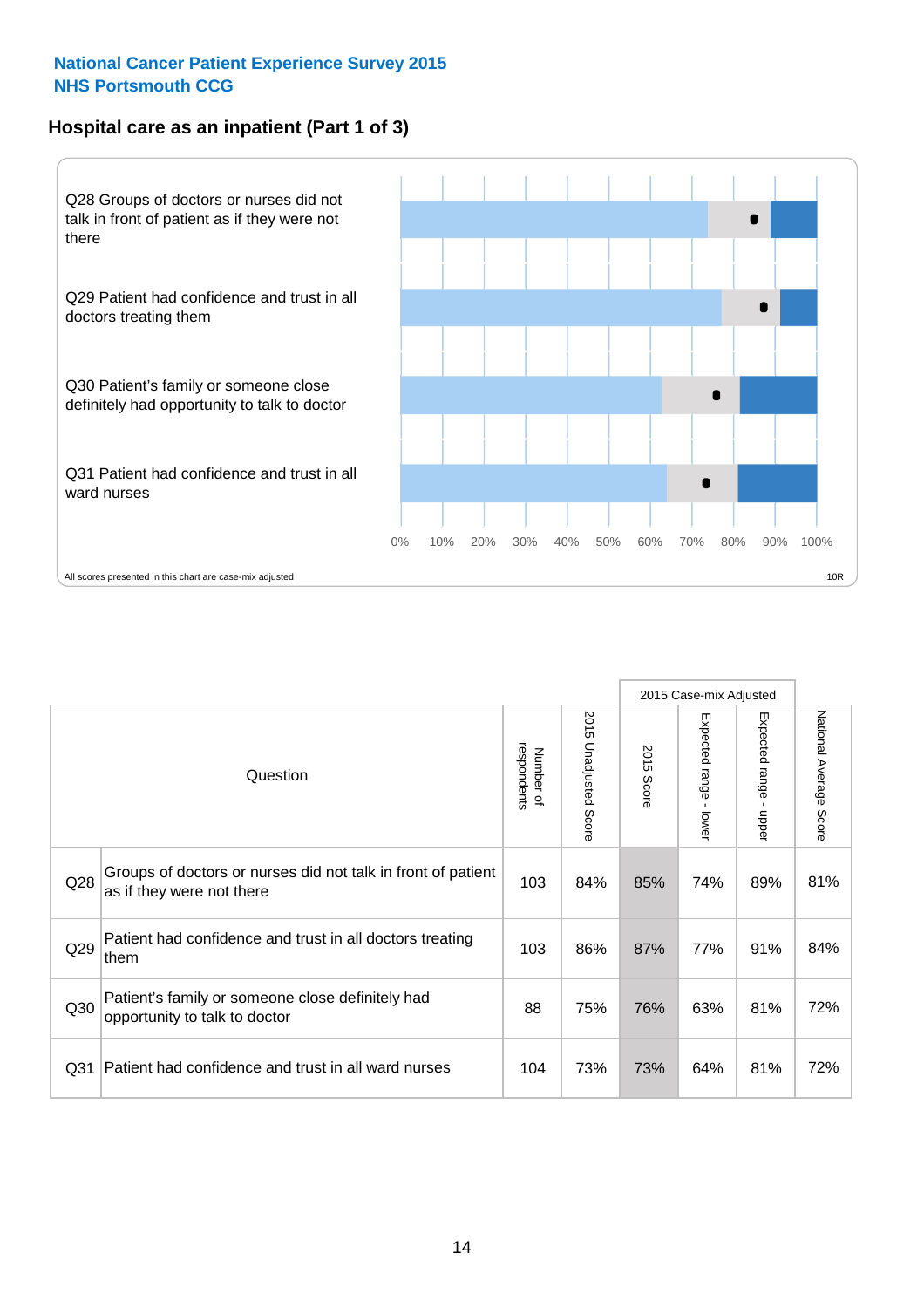### **Hospital care as an inpatient (Part 2 of 3)**



|     |                                                                         |                          |                             |               | 2015 Case-mix Adjusted |                                             |                           |
|-----|-------------------------------------------------------------------------|--------------------------|-----------------------------|---------------|------------------------|---------------------------------------------|---------------------------|
|     | Question                                                                | respondents<br>Number of | 2015<br>Unadjusted<br>Score | 2015<br>Score | Expected range - lower | Expected range<br>$\blacksquare$<br>- nbbeL | National Average<br>Score |
| Q32 | Always / nearly always enough nurses on duty                            | 104                      | 64%                         | 65%           | 57%                    | 75%                                         | 66%                       |
| Q33 | All staff asked patient what name they preferred to be<br>called by     | 103                      | 64%                         | 65%           | 55%                    | 78%                                         | 67%                       |
| Q34 | Always given enough privacy when discussing condition<br>or treatment   | 104                      | 89%                         | 90%           | 78%                    | 92%                                         | 85%                       |
| Q35 | Patient was able to discuss worries or fears with staff<br>during visit | 80                       | 48%                         | 48%           | 41%                    | 63%                                         | 52%                       |
|     |                                                                         |                          |                             |               |                        |                                             |                           |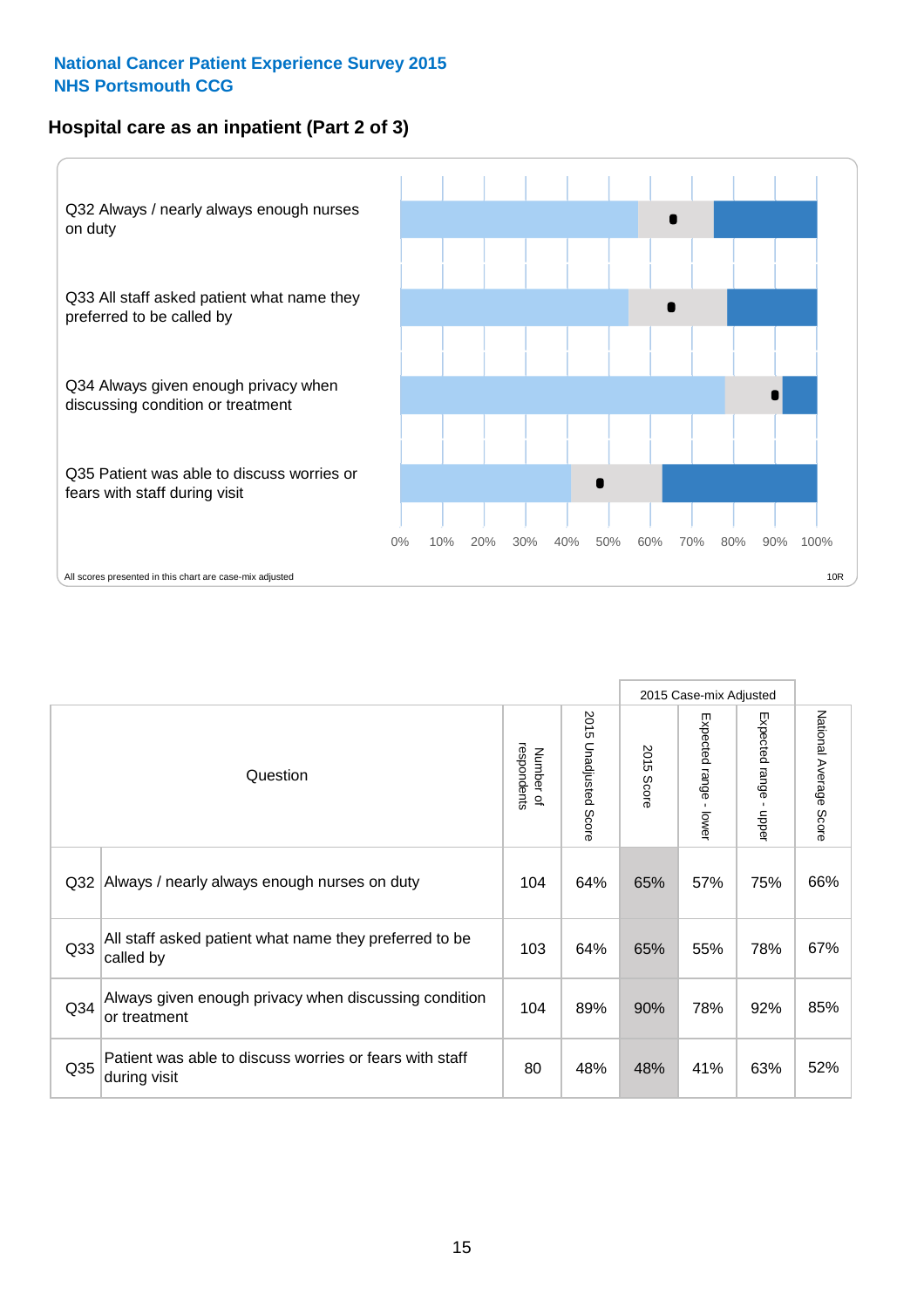### **Hospital care as an inpatient (Part 3 of 3)**



|                 |                                                                                     |                          |                                 |               | 2015 Case-mix Adjusted                    |                        |                        |
|-----------------|-------------------------------------------------------------------------------------|--------------------------|---------------------------------|---------------|-------------------------------------------|------------------------|------------------------|
|                 | Question                                                                            | respondents<br>Number of | 2015<br><b>Unadjusted Score</b> | 2015<br>Score | Expected range<br>$\blacksquare$<br>lower | Expected range - upper | National Average Score |
| Q36             | Hospital staff definitely did everything to help control pain                       | 93                       | 85%                             | 85%           | 76%                                       | 91%                    | 84%                    |
| Q <sub>37</sub> | Always treated with respect and dignity by staff                                    | 104                      | 88%                             | 89%           | 81%                                       | 94%                    | 87%                    |
| Q38             | Given clear written information about what should / should<br>not do post discharge | 97                       | 82%                             | 82%           | 77%                                       | 92%                    | 84%                    |
| Q <sub>39</sub> | Staff told patient who to contact if worried post discharge                         | 101                      | 95%                             | 95%           | 89%                                       | 98%                    | 94%                    |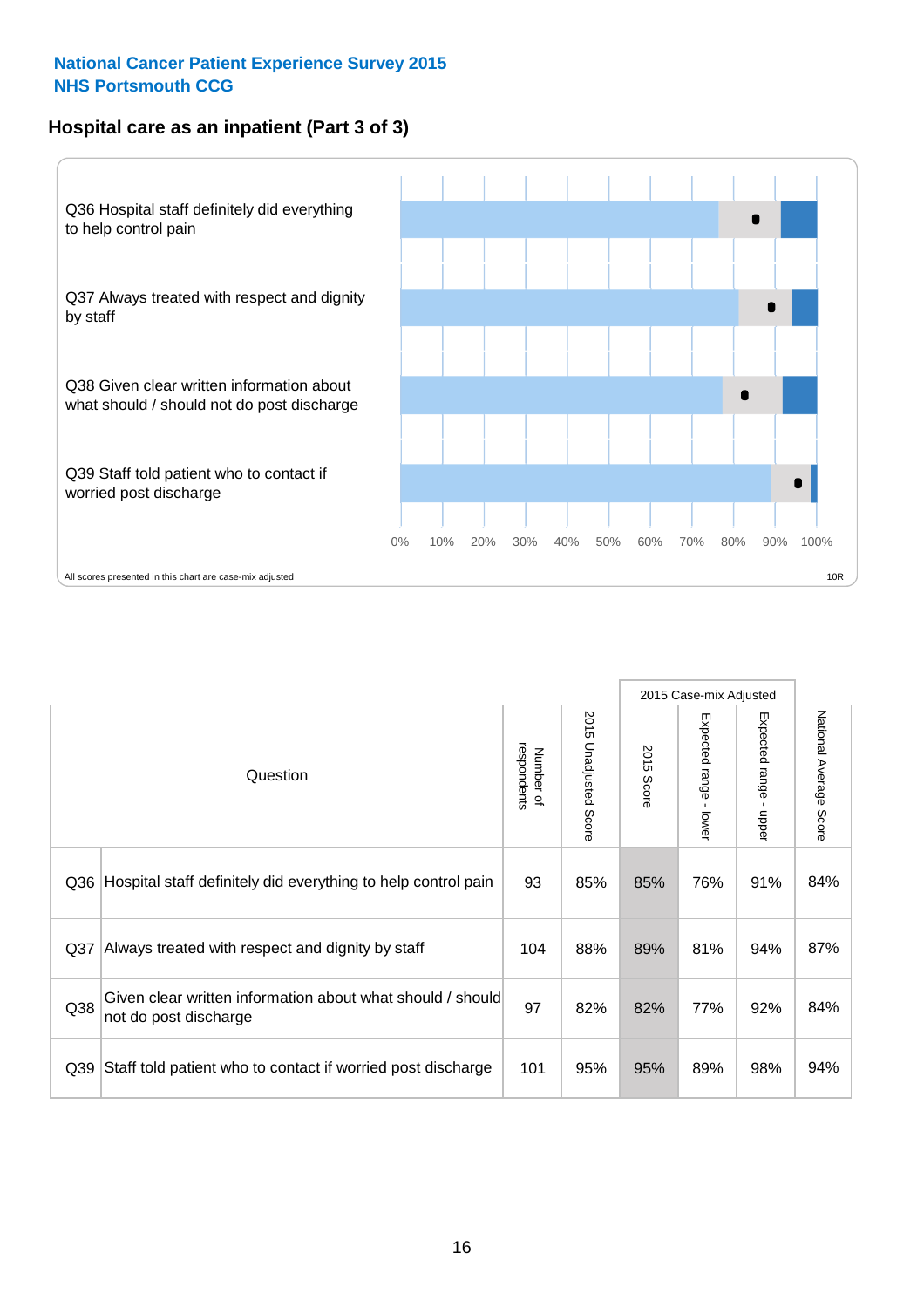### **Hospital care as a day patient / outpatient (Part 1 of 2)**



|     |                                                                                    |                          |                                 |                      | 2015 Case-mix Adjusted                  |                                         |                        |
|-----|------------------------------------------------------------------------------------|--------------------------|---------------------------------|----------------------|-----------------------------------------|-----------------------------------------|------------------------|
|     | Question                                                                           | respondents<br>Number of | 2015<br><b>Unadjusted Score</b> | 2015<br><b>Score</b> | Expected range<br>$\mathbf{I}$<br>lower | Expected range<br>$\mathbf{I}$<br>nbber | National Average Score |
| Q41 | Patient was able to discuss worries or fears with staff<br>during visit            | 110                      | 75%                             | 74%                  | 61%                                     | 79%                                     | 70%                    |
| Q42 | Doctor had the right notes and other documentation with<br>them                    | 127                      | 96%                             | 96%                  | 92%                                     | 99%                                     | 96%                    |
| Q44 | Beforehand patient had all information needed about<br>radiotherapy treatment      | 50                       | 88%                             | 88%                  | 76%                                     | 96%                                     | 86%                    |
| Q45 | Patient given understandable information about whether<br>radiotherapy was working | 48                       | 54%                             | 54%                  | 46%                                     | 73%                                     | 60%                    |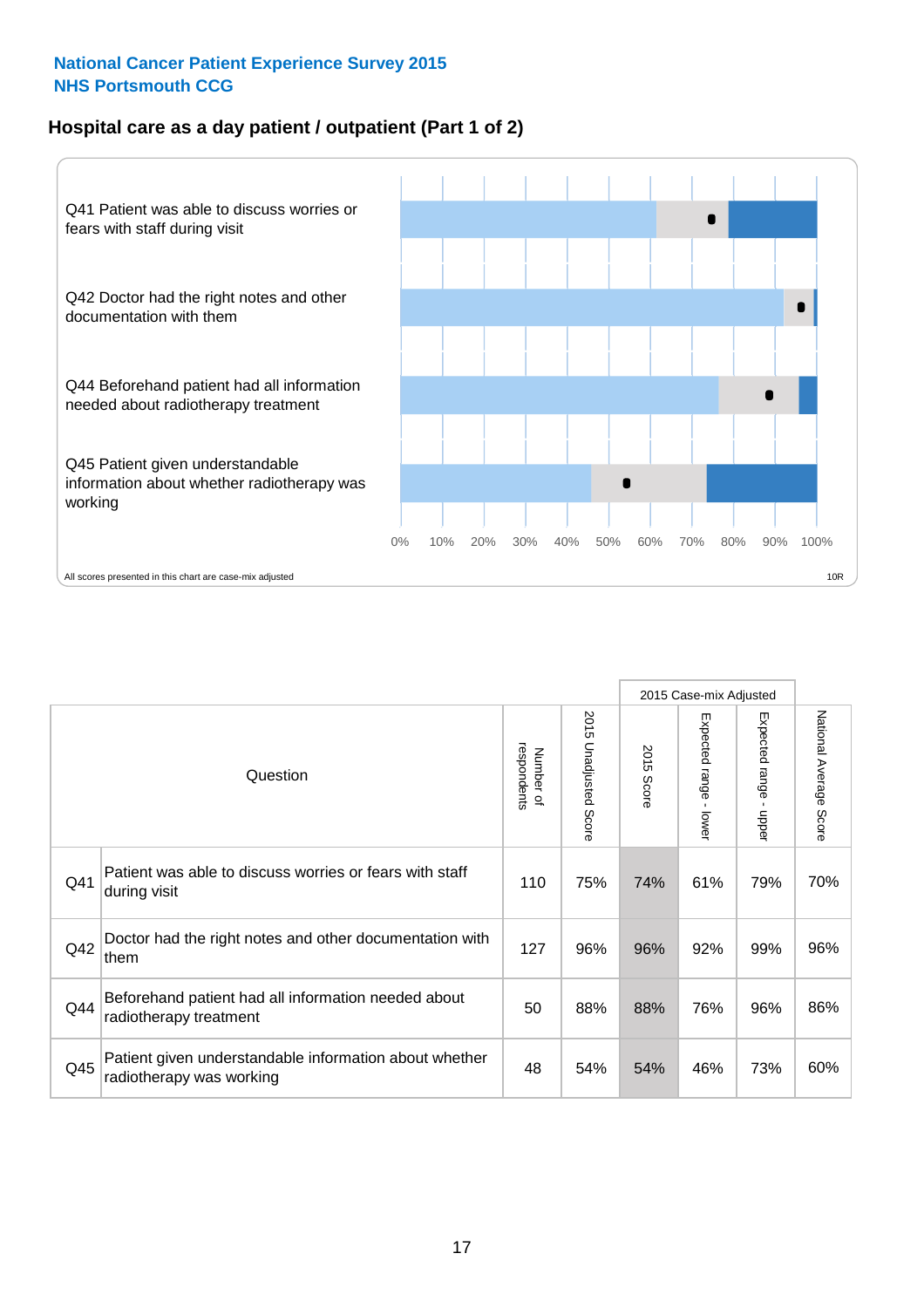### **Hospital care as a day patient / outpatient (Part 2 of 2)**



|     |                                                                                    |                                       |                             | 2015 Case-mix Adjusted |                              |                         |                           |
|-----|------------------------------------------------------------------------------------|---------------------------------------|-----------------------------|------------------------|------------------------------|-------------------------|---------------------------|
|     | Question                                                                           | respondents<br>Number<br>$\mathbf{Q}$ | 2015<br>Unadjusted<br>Score | 2015<br>Score          | Expected<br>I range<br>lower | Expected range<br>doper | National Average<br>Score |
| Q47 | Beforehand patient had all information needed about<br>chemotherapy treatment      | 90                                    | 90%                         | 90%                    | 77%                          | 92%                     | 84%                       |
| Q48 | Patient given understandable information about whether<br>chemotherapy was working | 87                                    | 64%                         | 65%                    | 58%                          | 78%                     | 68%                       |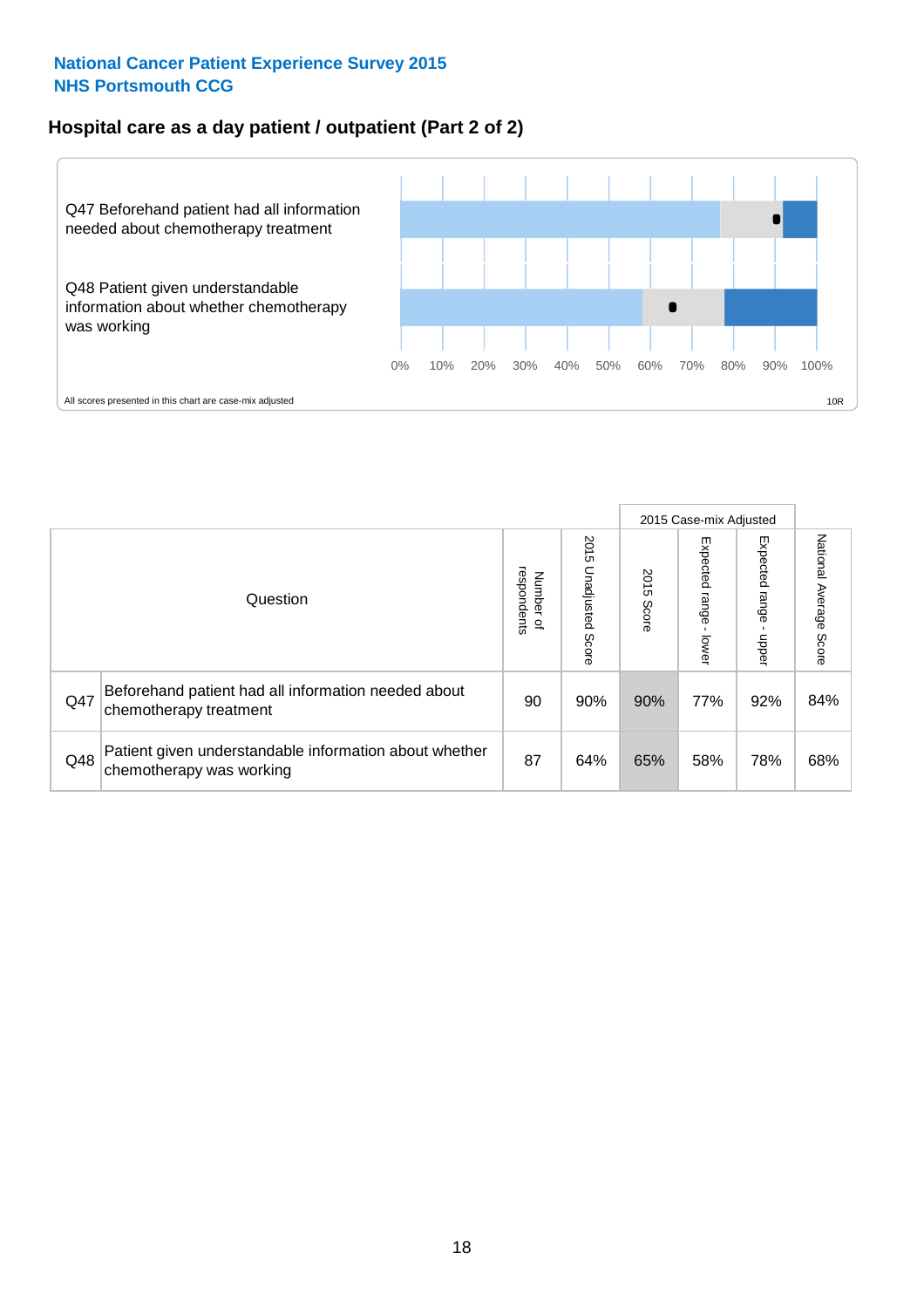#### **Home care and support**



All scores presented in this chart are case-mix adjusted

|                 |                                                                                                     |                          |                       | 2015 Case-mix Adjusted |                         |                         |                           |
|-----------------|-----------------------------------------------------------------------------------------------------|--------------------------|-----------------------|------------------------|-------------------------|-------------------------|---------------------------|
|                 | Question                                                                                            | respondents<br>Number of | 2015 Unadjusted Score | 2015<br>Score          | Expected range<br>lower | Expected range<br>nbber | National Average<br>Score |
| Q49             | Hospital staff gave family or someone close all the<br>information needed to help with care at home | 122                      | 57%                   | 57%                    | 49%                     | 66%                     | 58%                       |
| Q50             | Patient definitely given enough support from health or<br>social services during treatment          | 78                       | 38%                   | 40%                    | 42%                     | 65%                     | 54%                       |
| Q <sub>51</sub> | Patient definitely given enough support from health or<br>social services after treatment           | 50                       | 42%                   | 41%                    | 31%                     | 59%                     | 45%                       |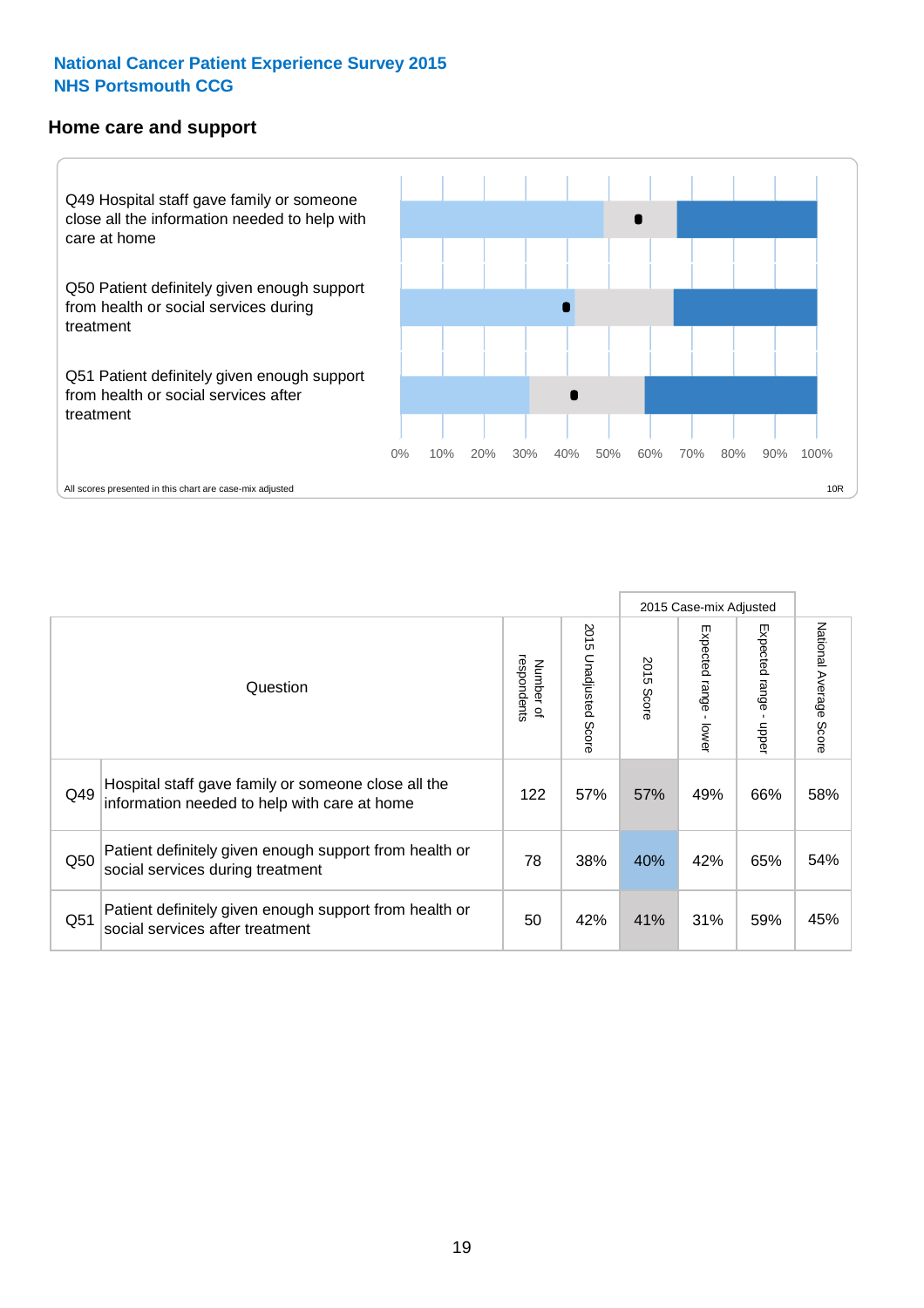#### **Care from your general practice**



|     |                                                                           |                                       |                             | 2015 Case-mix Adjusted |                                   |                            |                           |
|-----|---------------------------------------------------------------------------|---------------------------------------|-----------------------------|------------------------|-----------------------------------|----------------------------|---------------------------|
|     | Question                                                                  | respondents<br>Number<br>$\mathbf{Q}$ | 2015<br>Unadjusted<br>Score | 2015<br>Score          | Expected<br><b>Lange</b><br>lower | Expected<br>range<br>doper | National Average<br>Score |
| Q52 | GP given enough information about patient's condition<br>and treatment    | 113                                   | 91%                         | 92%                    | 91%                               | 99%                        | 95%                       |
| Q53 | Practice staff definitely did everything they could to<br>support patient | 102                                   | 65%                         | 65%                    | 53%                               | 72%                        | 63%                       |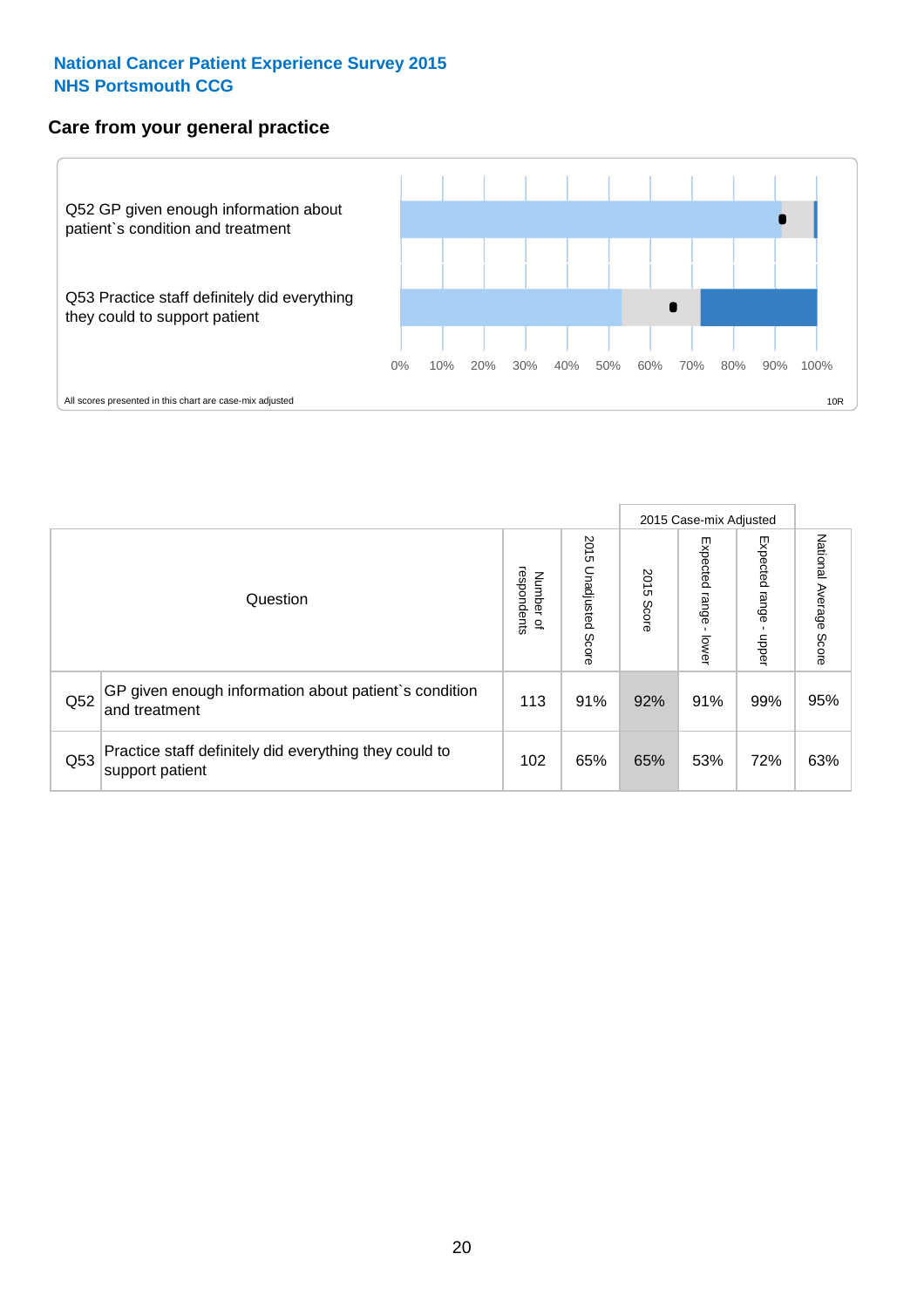### **Your overall NHS care (Part 1 of 2)**



|     |                                                                    |                          |                                 | 2015 Case-mix Adjusted |                                           |                                           |                        |
|-----|--------------------------------------------------------------------|--------------------------|---------------------------------|------------------------|-------------------------------------------|-------------------------------------------|------------------------|
|     | Question                                                           | respondents<br>Number of | 2015<br><b>Unadjusted Score</b> | 2015<br>Score          | Expected range<br>$\blacksquare$<br>lower | Expected range<br>$\blacksquare$<br>nbber | National Average Score |
| Q54 | Hospital and community staff always worked well together           | 139                      | 59%                             | 59%                    | 52%                                       | 69%                                       | 61%                    |
| Q55 | Patient given a care plan                                          | 105                      | 28%                             | 27%                    | 24%                                       | 42%                                       | 33%                    |
| Q56 | Overall the administration of the care was very good /<br>good     | 144                      | 87%                             | 87%                    | 84%                                       | 94%                                       | 89%                    |
| Q57 | Length of time for attending clinics and appointments was<br>right | 146                      | 68%                             | 69%                    | 57%                                       | 75%                                       | 66%                    |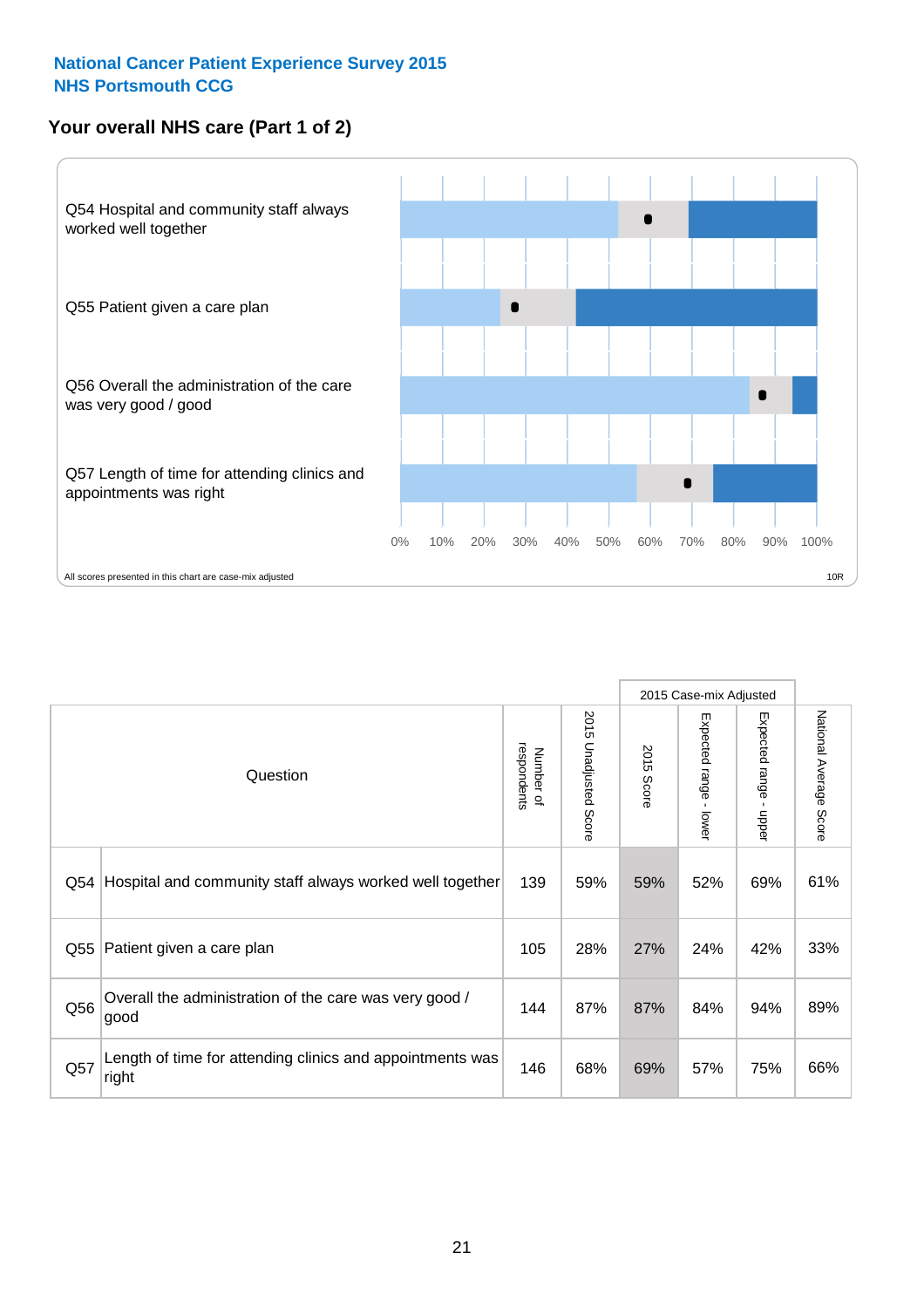### **Your overall NHS care (Part 2 of 2)**



|     |                                                       |                                              |                             |               |                            | 2015 Case-mix Adjusted     |                        |
|-----|-------------------------------------------------------|----------------------------------------------|-----------------------------|---------------|----------------------------|----------------------------|------------------------|
|     | Question                                              | respondents<br>Number<br>$\overline{\sigma}$ | 2015<br>Inadjusted<br>Score | 2015<br>Score | Expected<br>range<br>lower | Expected<br>range<br>doper | National Average Score |
| Q58 | Taking part in cancer research discussed with patient | 139                                          | 22%                         | 21%           | 19%                        | 38%                        | 28%                    |



|     |                                                                        |                                              |                             |               |                                         | 2015 Case-mix Adjusted                          |                        |
|-----|------------------------------------------------------------------------|----------------------------------------------|-----------------------------|---------------|-----------------------------------------|-------------------------------------------------|------------------------|
|     | Question                                                               | respondents<br>Number<br>$\overline{\sigma}$ | 2015<br>Unadjusted<br>Score | 2015<br>Score | OWer<br>limit<br>range<br>٩<br>expected | Upper<br>jimit<br>range<br>$\Omega$<br>expected | National Average Score |
| Q59 | Patient's average rating of care scored from very poor to<br>very good | 139                                          | 8.6                         | 8.6           | 8.5                                     | 8.9                                             | 8.7                    |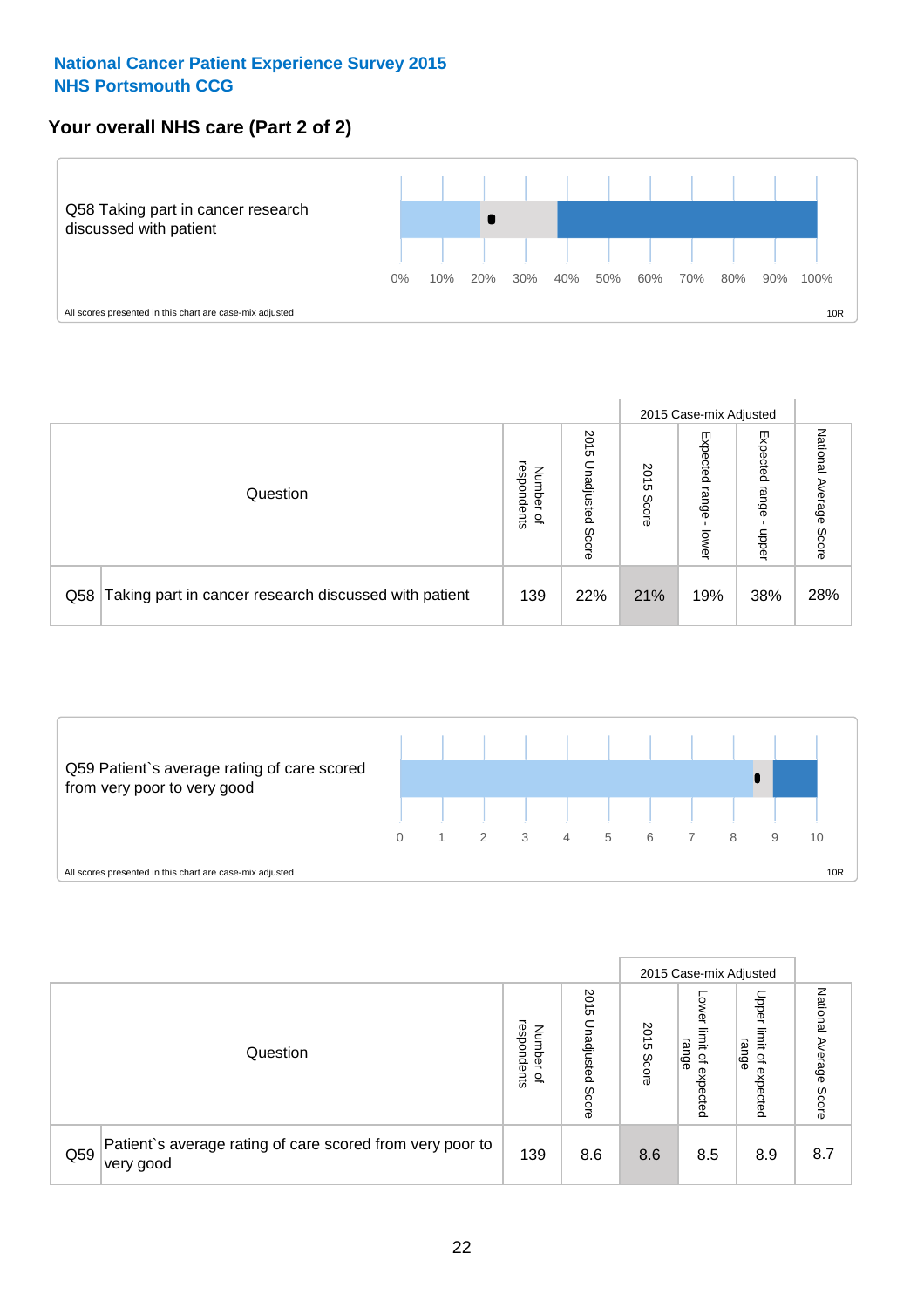# **Comparisons by tumour group for this CCG**

The following tables show the unadjusted CCG and the national percentage scores for each question broken down by tumour group. Where a cell in the table contains an asterisk this indicates that the number of patients in that group was below 21 and too small to display. Where a cell in the table contains "n.a." this indicates that there were no respondents for that tumour group.

## **Seeing your GP**

|                      | Q1. Saw GP once /<br>had to go to hospital | twice before being told | Q2. Patient thought<br>they were seen as<br>soon as necessary |                 |  |
|----------------------|--------------------------------------------|-------------------------|---------------------------------------------------------------|-----------------|--|
| <b>Cancer type</b>   | This CCG <sup>\$</sup>                     | <b>National</b>         | This CCG <sup>\$</sup>                                        | <b>National</b> |  |
| Brain / CNS          | n.a.                                       | 60%                     | n.a.                                                          | 77%             |  |
| <b>Breast</b>        | 97%                                        | 93%                     | 97%                                                           | 88%             |  |
| Colorectal / LGT     | $\star$                                    | 72%                     | $\star$                                                       | 80%             |  |
| Gynaecological       | $\star$                                    | 75%                     | $\star$                                                       | 78%             |  |
| Haematological       | $\star$                                    | 64%                     | 69%                                                           | 80%             |  |
| <b>Head and Neck</b> | $\star$                                    | 77%                     | $\star$                                                       | 79%             |  |
| Lung                 | $\star$                                    | 69%                     | $\star$                                                       | 83%             |  |
| Prostate             | $\star$                                    | 79%                     | $\star$                                                       | 85%             |  |
| Sarcoma              | $\star$                                    | 64%                     | $\star$                                                       | 69%             |  |
| Skin                 | $\star$                                    | 91%                     | $\star$                                                       | 87%             |  |
| <b>Upper Gastro</b>  | $\star$                                    | 70%                     | $\star$                                                       | 78%             |  |
| Urological           | $\star$                                    | 81%                     | $\star$                                                       | 84%             |  |
| Other                | $\star$<br>70%                             |                         | $\star$                                                       | 78%             |  |
| <b>All Cancers</b>   | 81%                                        | 76%                     | 77%                                                           | 82%             |  |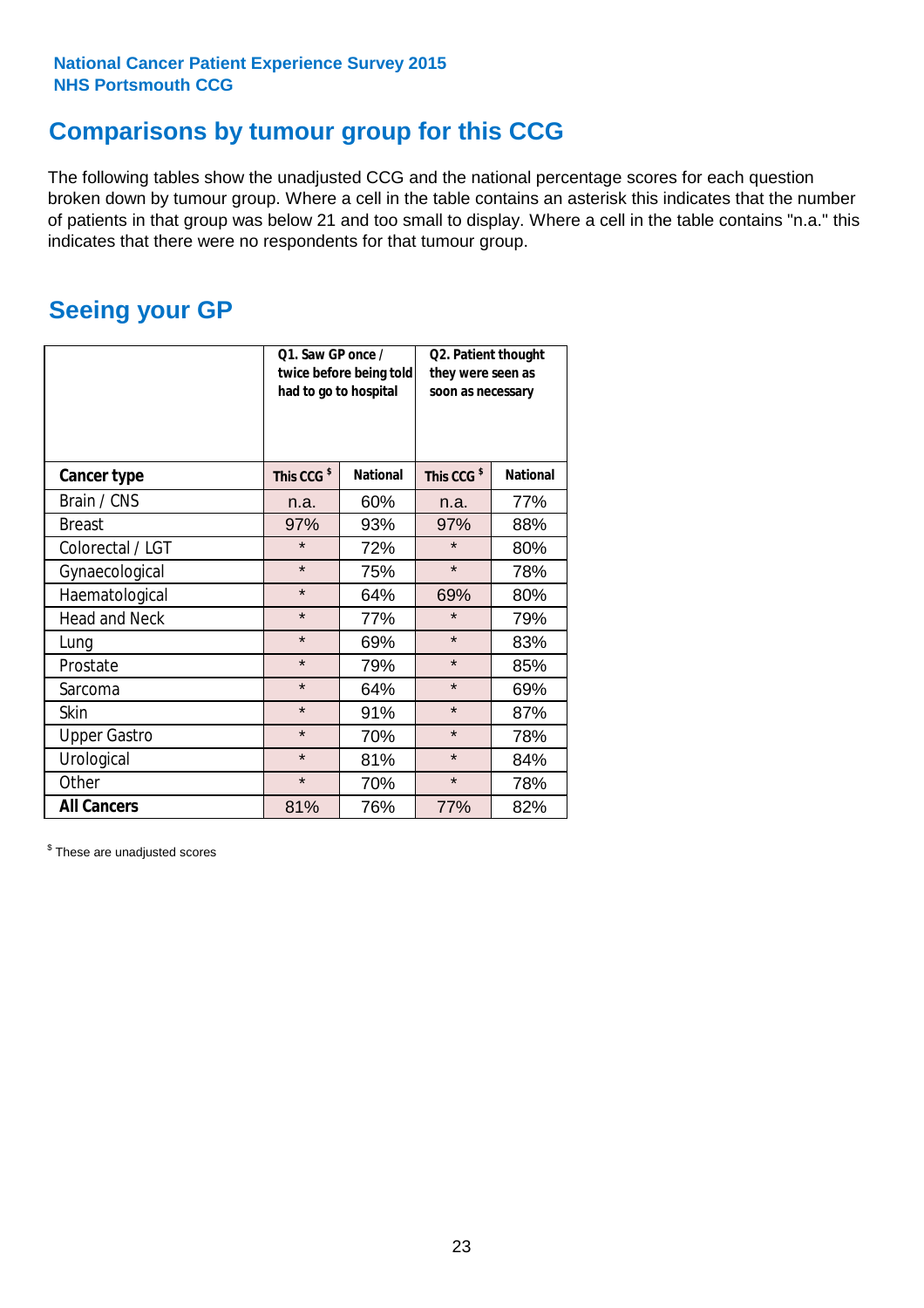# **Diagnostic tests**

|                      | be done was about<br>right | Q6. The length of time<br>waiting for the test to | Q7. Given complete<br>explanation of test<br>results in<br>understandable way |                 |  |
|----------------------|----------------------------|---------------------------------------------------|-------------------------------------------------------------------------------|-----------------|--|
| <b>Cancer type</b>   | This CCG <sup>\$</sup>     | <b>National</b>                                   | This CCG <sup>\$</sup>                                                        | <b>National</b> |  |
| Brain / CNS          | n.a.                       | 87%                                               | n.a.                                                                          | 69%             |  |
| <b>Breast</b>        | 87%                        | 90%                                               | 72%                                                                           | 82%             |  |
| Colorectal / LGT     | $\star$                    | 86%                                               | $\star$                                                                       | 81%             |  |
| Gynaecological       | $\star$                    | 84%                                               | $\star$                                                                       | 76%             |  |
| Haematological       | 83%                        | 87%                                               | 83%                                                                           | 76%             |  |
| <b>Head and Neck</b> | $\star$                    | 84%                                               | $\star$                                                                       | 77%             |  |
| Lung                 | $\star$                    | 87%                                               | $\star$                                                                       | 78%             |  |
| Prostate             | $\star$                    | 85%                                               | $\star$                                                                       | 79%             |  |
| Sarcoma              | n.a.                       | 81%                                               | n.a.                                                                          | 77%             |  |
| Skin                 | $\star$                    | 89%                                               | $\star$                                                                       | 85%             |  |
| <b>Upper Gastro</b>  | $\star$                    | 83%                                               | $\star$                                                                       | 77%             |  |
| Urological           | $\star$                    | 85%                                               | $\star$                                                                       | 78%             |  |
| Other                | $\star$<br>85%             |                                                   | $\star$                                                                       | 76%             |  |
| <b>All Cancers</b>   | 84%                        | 87%                                               | 78%                                                                           | 79%             |  |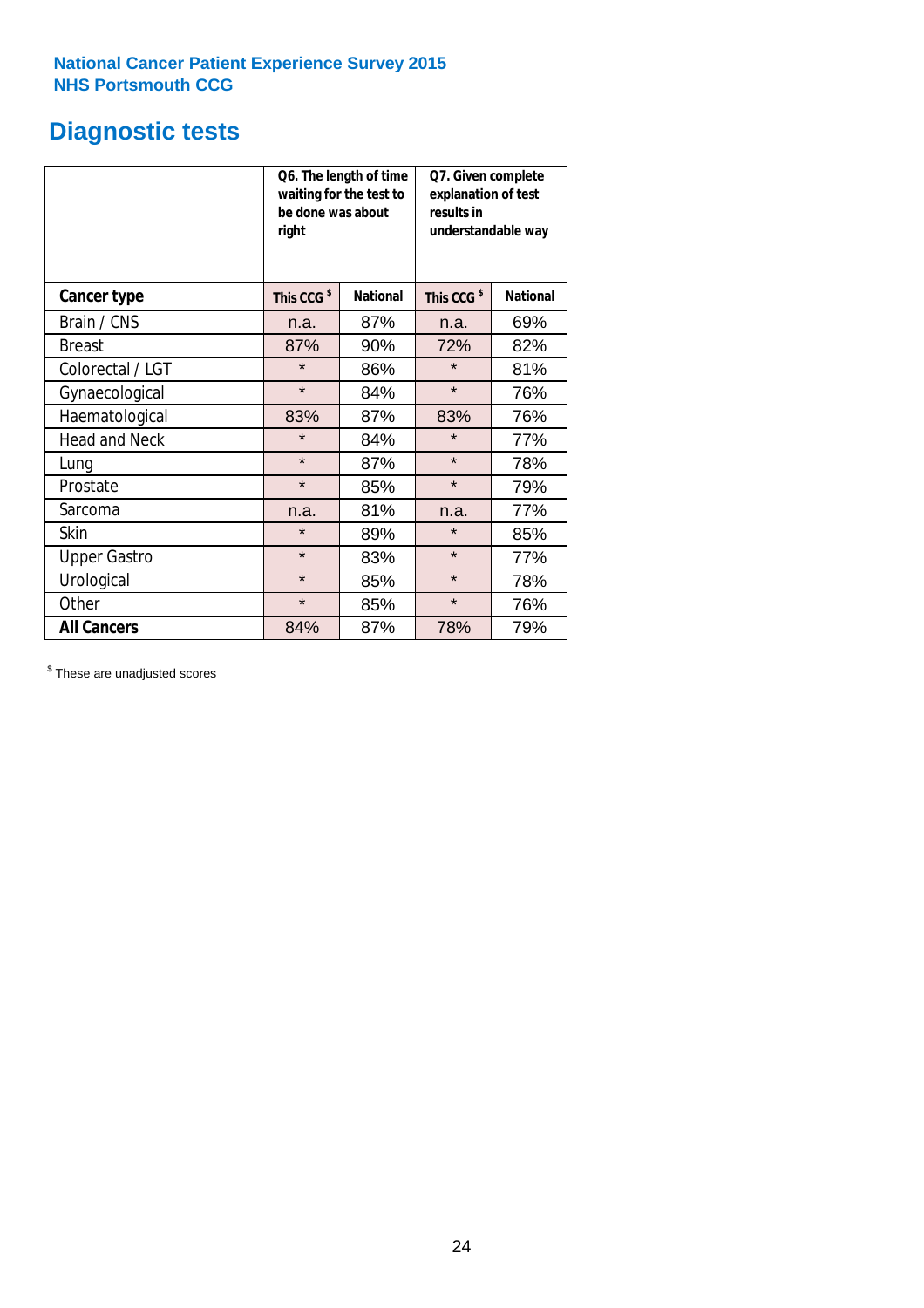# **Finding out what was wrong with you**

|                      | Q8. Patient told they<br>could bring a family<br>member or friend<br>when first told they<br>had cancer |                 | Q9. Patient felt they<br>were told sensitively<br>that they had cancer |                 | Q10. Patient<br>completely understood<br>the explanation of<br>what was wrong |                 | Q11. Patient given<br>easy to understand<br>written information<br>about the type of<br>cancer they had |                 |
|----------------------|---------------------------------------------------------------------------------------------------------|-----------------|------------------------------------------------------------------------|-----------------|-------------------------------------------------------------------------------|-----------------|---------------------------------------------------------------------------------------------------------|-----------------|
| Cancer type          | This CCG <sup>\$</sup>                                                                                  | <b>National</b> | This CCG <sup>\$</sup>                                                 | <b>National</b> | This CCG <sup>\$</sup>                                                        | <b>National</b> | This CCG <sup>\$</sup>                                                                                  | <b>National</b> |
| Brain / CNS          | n.a.                                                                                                    | 85%             | n.a.                                                                   | 79%             | n.a.                                                                          | 60%             | n.a.                                                                                                    | 62%             |
| <b>Breast</b>        | 79%                                                                                                     | 83%             | 92%                                                                    | 88%             | 75%                                                                           | 78%             | 53%                                                                                                     | 76%             |
| Colorectal / LGT     | $\star$                                                                                                 | 83%             | $\star$                                                                | 85%             | $\star$                                                                       | 79%             | $\star$                                                                                                 | 71%             |
| Gynaecological       | $\star$                                                                                                 | 75%             | $\star$                                                                | 83%             | $\star$                                                                       | 73%             | $\star$                                                                                                 | 69%             |
| Haematological       | 80%                                                                                                     | 75%             | 73%                                                                    | 83%             | 54%                                                                           | 60%             | 76%                                                                                                     | 74%             |
| <b>Head and Neck</b> | $\star$                                                                                                 | 73%             | $\star$                                                                | 85%             | $\star$                                                                       | 75%             | $\star$                                                                                                 | 61%             |
| Lung                 | $\star$                                                                                                 | 80%             | $\star$                                                                | 83%             | $\star$                                                                       | 75%             | $\star$                                                                                                 | 66%             |
| Prostate             | $\star$                                                                                                 | 80%             | $\star$                                                                | 84%             | $\star$                                                                       | 78%             | $\star$                                                                                                 | 80%             |
| Sarcoma              | $\star$                                                                                                 | 77%             | $\star$                                                                | 82%             | $\star$                                                                       | 63%             | $\star$                                                                                                 | 61%             |
| Skin                 | $\star$                                                                                                 | 71%             | $\star$                                                                | 90%             | $\star$                                                                       | 83%             | $\star$                                                                                                 | 84%             |
| <b>Upper Gastro</b>  | $\star$                                                                                                 | 79%             | $\star$                                                                | 79%             | $\star$                                                                       | 72%             | $\star$                                                                                                 | 64%             |
| Urological           | $\star$                                                                                                 | 74%             | $\star$                                                                | 82%             | $\star$                                                                       | 76%             | $\star$                                                                                                 | 71%             |
| Other                | $\star$                                                                                                 | 77%             | $\star$                                                                | 82%             | $\star$                                                                       | 72%             | $\star$                                                                                                 | 61%             |
| <b>All Cancers</b>   | 81%                                                                                                     | 79%             | 81%                                                                    | 84%             | 70%                                                                           | 73%             | 64%                                                                                                     | 72%             |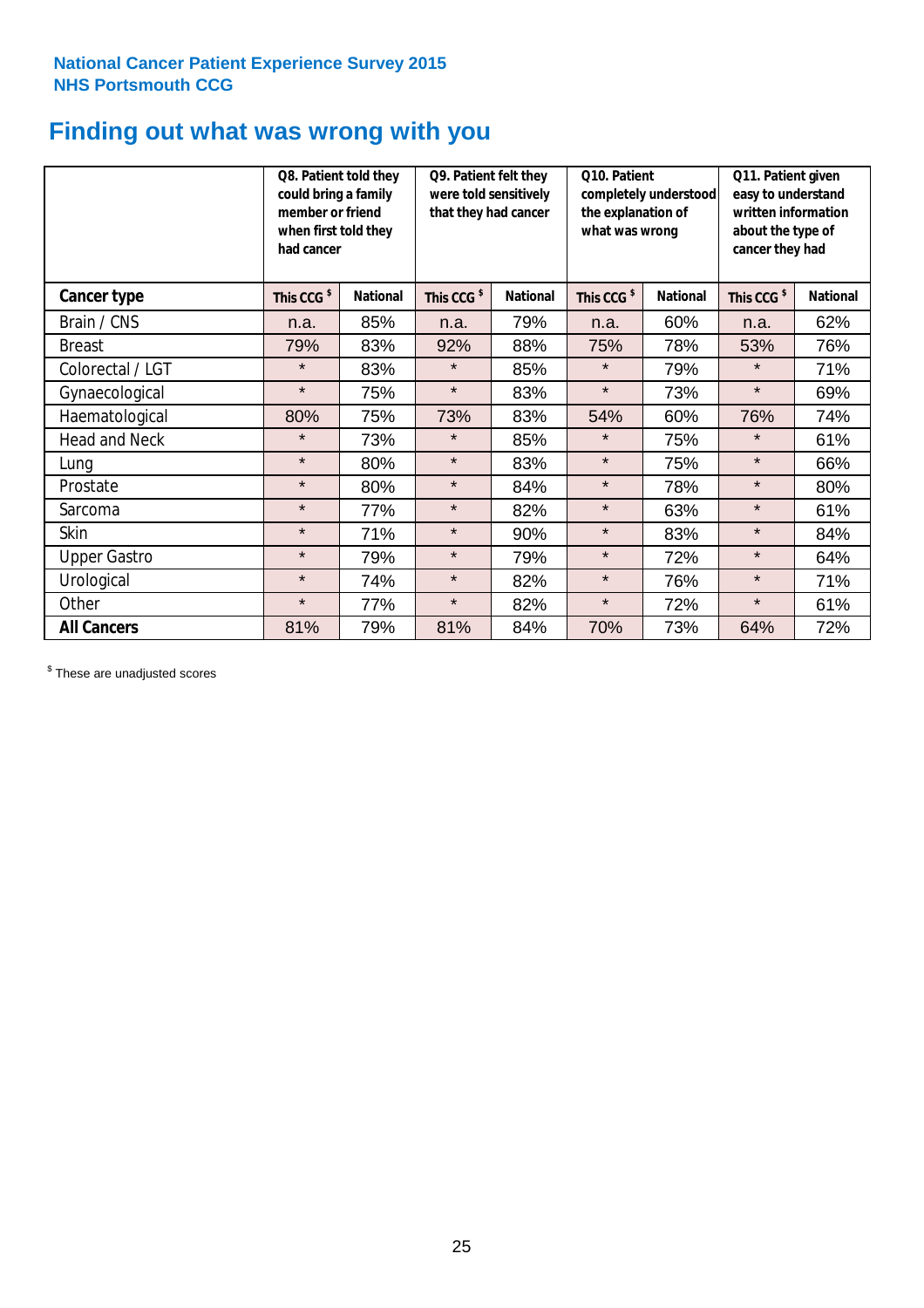# **Deciding the best treatment for you**

|                      | treatment options<br>were completely<br>explained | <b>O12. Patient felt that</b> | O13. Possible side<br>understandable way | effects explained in an | Q14. Patient given<br>practical advice and<br>support in dealing with<br>side effects of<br>treatment |                 |  |
|----------------------|---------------------------------------------------|-------------------------------|------------------------------------------|-------------------------|-------------------------------------------------------------------------------------------------------|-----------------|--|
| <b>Cancer type</b>   | This CCG <sup>\$</sup>                            | <b>National</b>               | This CCG <sup>\$</sup>                   | <b>National</b>         | This CCG <sup>\$</sup>                                                                                | <b>National</b> |  |
| Brain / CNS          | n.a.                                              | 80%                           | n.a.                                     | 71%                     | n.a.                                                                                                  | 62%             |  |
| <b>Breast</b>        | 91%                                               | 84%                           | 84%                                      | 76%                     | 78%                                                                                                   | 69%             |  |
| Colorectal / LGT     | $\star$                                           | 85%                           | $\star$                                  | 75%                     | $\star$                                                                                               | 68%             |  |
| Gynaecological       | $\star$                                           | 84%                           | $\star$                                  | 76%                     | $\star$                                                                                               | 68%             |  |
| Haematological       | 78%                                               | 81%                           | 63%                                      | 69%                     | 59%                                                                                                   | 65%             |  |
| <b>Head and Neck</b> | $\star$                                           | 85%                           | $\star$                                  | 72%                     | $\star$                                                                                               | 67%             |  |
| Lung                 | $\star$                                           | 84%                           | $\star$                                  | 74%                     | $\star$                                                                                               | 69%             |  |
| Prostate             | $\star$                                           | 80%                           | $\star$                                  | 71%                     | $\star$                                                                                               | 61%             |  |
| Sarcoma              | $\star$                                           | 82%                           | $\star$                                  | 75%                     | $\star$                                                                                               | 66%             |  |
| Skin                 | $\star$                                           | 88%                           | $\star$                                  | 75%                     | $\star$                                                                                               | 74%             |  |
| <b>Upper Gastro</b>  | $\star$                                           | 83%                           | $\star$                                  | 72%                     | $\star$                                                                                               | 66%             |  |
| Urological           | $\star$                                           | 80%                           | $\star$                                  | 69%                     | $\star$                                                                                               | 61%             |  |
| Other                | $\star$                                           | 80%                           | $\star$                                  | 72%                     | $\star$                                                                                               | 64%             |  |
| <b>All Cancers</b>   | 82%                                               | 83%                           | 71%                                      | 73%                     | 64%                                                                                                   | 66%             |  |

|                      | in the future          | Q15. Patient definitely<br>told about side effects<br>that could affect them | Q16. Patient definitely<br>involved in decisions<br>about care and<br>treatment |                 |  |
|----------------------|------------------------|------------------------------------------------------------------------------|---------------------------------------------------------------------------------|-----------------|--|
| <b>Cancer type</b>   | This CCG <sup>\$</sup> | <b>National</b>                                                              | This CCG <sup>\$</sup>                                                          | <b>National</b> |  |
| Brain / CNS          | n.a.                   | 56%                                                                          | n.a.                                                                            | 74%             |  |
| <b>Breast</b>        | 68%                    | 55%                                                                          | 72%                                                                             | 79%             |  |
| Colorectal / LGT     | $\star$                | 56%                                                                          | $\star$                                                                         | 79%             |  |
| Gynaecological       | $\star$<br>54%         |                                                                              | $\star$                                                                         | 76%             |  |
| Haematological       | 43%                    | 50%                                                                          | 71%                                                                             | 77%             |  |
| <b>Head and Neck</b> | $\star$                | 58%                                                                          | $\star$                                                                         | 76%             |  |
| Lung                 | $\star$                | 54%                                                                          | $\star$                                                                         | 78%             |  |
| Prostate             | $\star$                | 63%                                                                          | $\star$                                                                         | 79%             |  |
| Sarcoma              | $\star$                | 54%                                                                          | $\star$                                                                         | 77%             |  |
| Skin                 | $\star$                | 66%                                                                          | $\star$                                                                         | 86%             |  |
| <b>Upper Gastro</b>  | $\star$                | 53%                                                                          | $\star$                                                                         | 77%             |  |
| Urological           | $\star$                | 52%                                                                          | $\star$                                                                         | 75%             |  |
| Other                | $\star$                | 51%                                                                          | $\star$                                                                         | 75%             |  |
| <b>All Cancers</b>   | 58%                    | 54%                                                                          | 78%                                                                             | 78%             |  |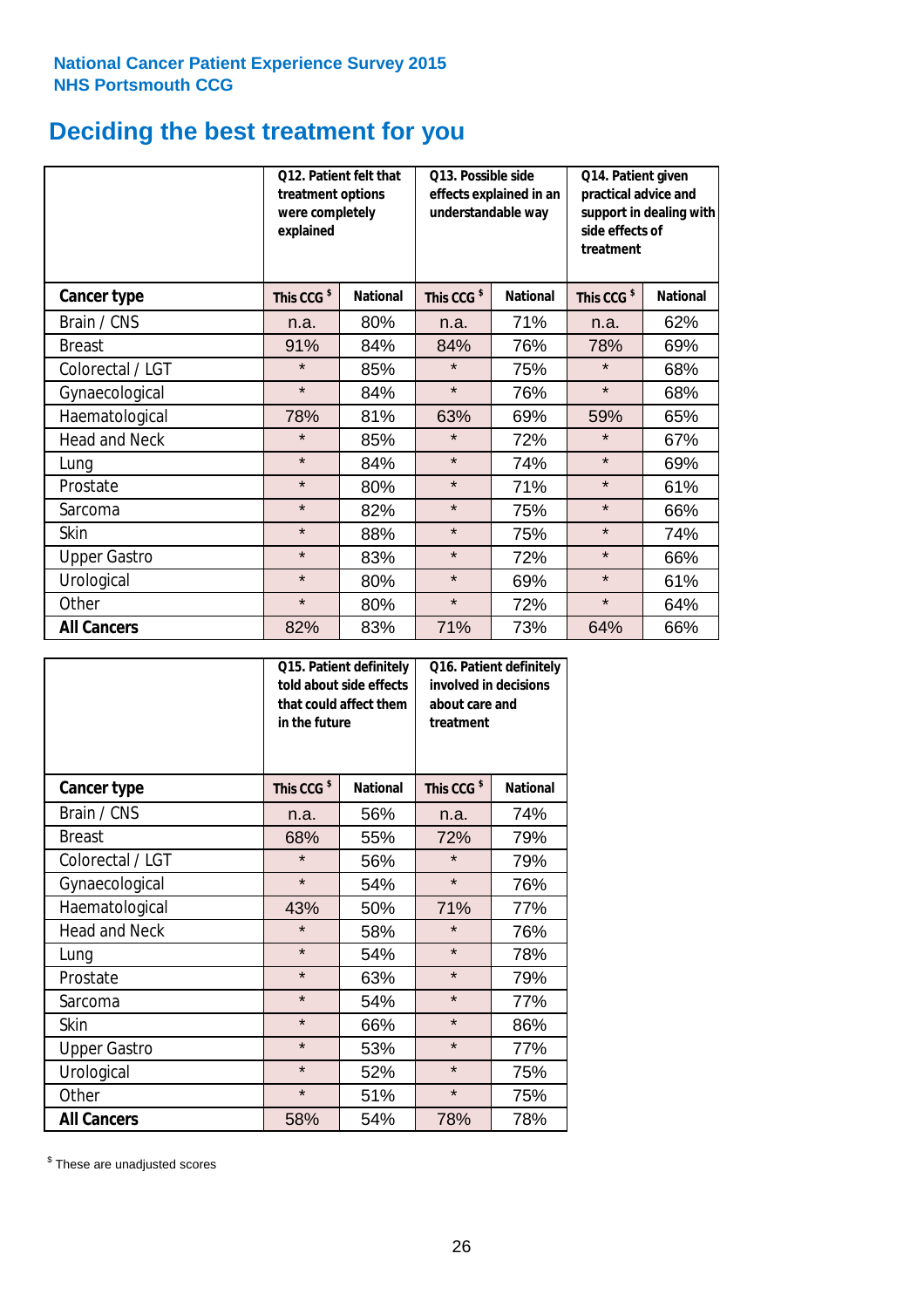# **Clinical Nurse Specialist**

|                      | would support them<br>through their<br>treatment | Q17. Patient given the<br>name of the CNS who | Q18. Patient found it<br>easy to contact their<br><b>CNS</b> |     | <b>Q19. Get</b><br>understandable<br>answers to important<br>questions all or most<br>of the time |                 |
|----------------------|--------------------------------------------------|-----------------------------------------------|--------------------------------------------------------------|-----|---------------------------------------------------------------------------------------------------|-----------------|
| <b>Cancer type</b>   | This CCG <sup>\$</sup>                           | <b>National</b>                               | This CCG <sup>\$</sup><br><b>National</b>                    |     | This CCG <sup>\$</sup>                                                                            | <b>National</b> |
| Brain / CNS          | n.a.                                             | 95%                                           | n.a.                                                         | 84% | n.a.                                                                                              | 85%             |
| <b>Breast</b>        | 92%                                              | 94%                                           | 77%                                                          | 85% | 90%                                                                                               | 88%             |
| Colorectal / LGT     | $\star$                                          | 91%                                           | $\star$                                                      | 88% | $\star$                                                                                           | 90%             |
| Gynaecological       | $\star$                                          | 93%                                           | $\star$                                                      | 86% | $\star$                                                                                           | 87%             |
| Haematological       | 92%                                              | 89%                                           | 87%<br>89%                                                   |     | 82%                                                                                               | 90%             |
| <b>Head and Neck</b> | $\star$                                          | 88%                                           | $\star$                                                      | 86% | $\star$                                                                                           | 88%             |
| Lung                 | $\star$                                          | 93%                                           | $\star$                                                      | 89% | $\star$                                                                                           | 89%             |
| Prostate             | $\star$                                          | 89%                                           | $\star$                                                      | 83% | $\star$                                                                                           | 88%             |
| Sarcoma              | $\star$                                          | 87%                                           | $\star$                                                      | 86% | $\star$                                                                                           | 88%             |
| Skin                 | $\star$                                          | 88%                                           | $\star$                                                      | 90% | $\star$                                                                                           | 92%             |
| <b>Upper Gastro</b>  | $\star$                                          | 92%                                           | $\star$                                                      | 87% | $\star$                                                                                           | 88%             |
| Urological           | $\star$                                          | 80%                                           | $\star$                                                      | 85% | $\star$                                                                                           | 88%             |
| Other                | $\star$                                          | 86%                                           | $\star$                                                      | 86% | $\star$                                                                                           | 87%             |
| <b>All Cancers</b>   | 93%                                              | 90%                                           | 81%                                                          | 87% | 85%                                                                                               | 88%             |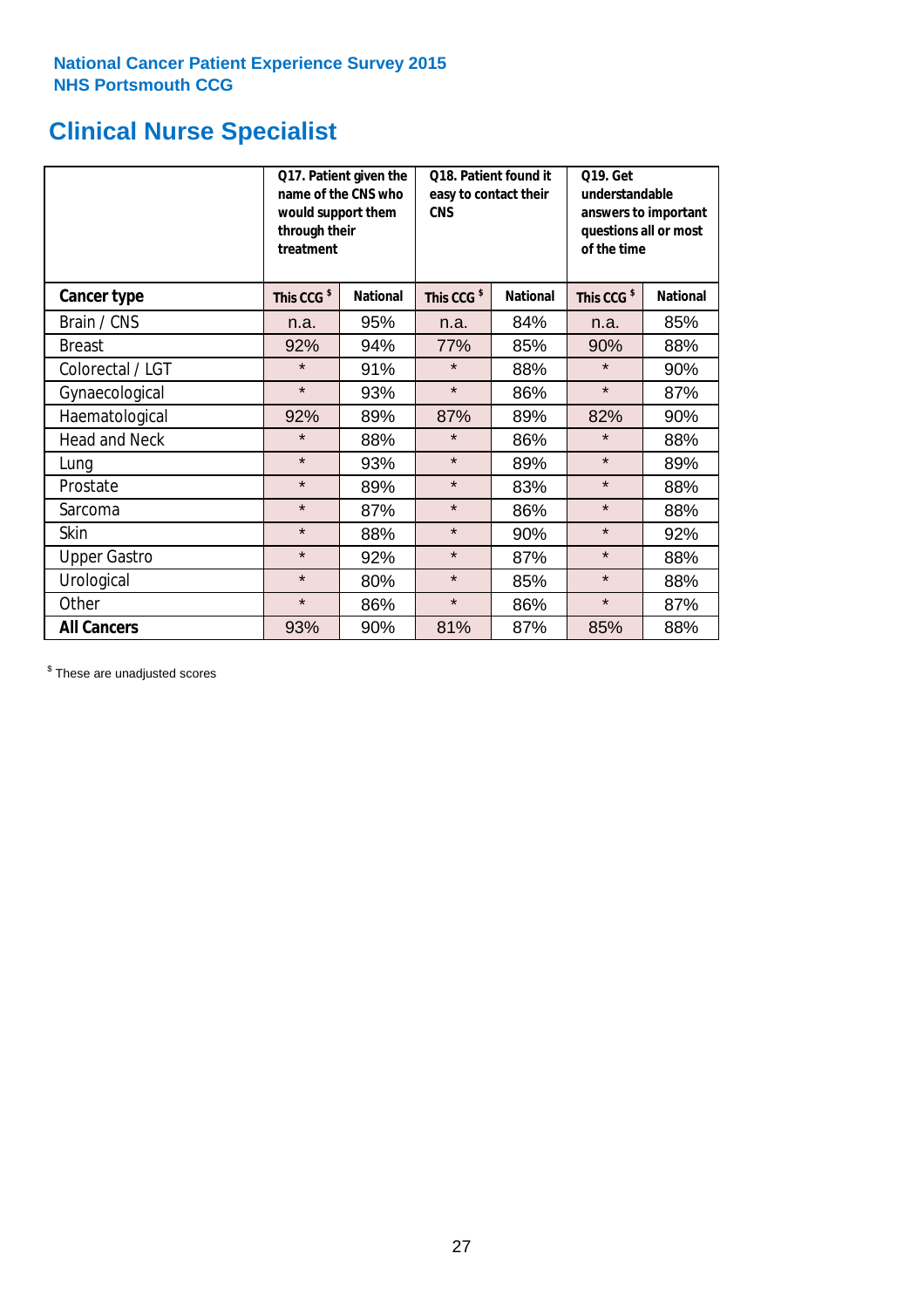# **Support for people with cancer**

|                      | Q20. Hospital staff<br>gave information | about support groups | Q21. Hospital staff<br>gave information<br>about impact cancer<br>could have on day to<br>day activities |                 | Q22. Hospital staff<br>gave information on<br>getting financial help |                 | Q23. Hospital staff told<br>patient they could get<br>free prescriptions |                 |
|----------------------|-----------------------------------------|----------------------|----------------------------------------------------------------------------------------------------------|-----------------|----------------------------------------------------------------------|-----------------|--------------------------------------------------------------------------|-----------------|
| Cancer type          | This CCG <sup>\$</sup>                  | <b>National</b>      | This CCG <sup>\$</sup>                                                                                   | <b>National</b> | This CCG <sup>\$</sup>                                               | <b>National</b> | This CCG <sup>\$</sup>                                                   | <b>National</b> |
| Brain / CNS          | n.a.                                    | 85%                  | n.a.                                                                                                     | 80%             | n.a.                                                                 | 72%             | n.a.                                                                     | 79%             |
| <b>Breast</b>        | 94%                                     | 88%                  | 93%                                                                                                      | 85%             | 59%                                                                  | 60%             | 67%                                                                      | 80%             |
| Colorectal / LGT     | $\star$                                 | 82%                  | $\star$                                                                                                  | 82%             | $\star$                                                              | 52%             | $\star$                                                                  | 83%             |
| Gynaecological       | $\star$                                 | 83%                  | $\star$                                                                                                  | 81%             | $\star$                                                              | 58%             | $\star$                                                                  | 76%             |
| Haematological       | 91%                                     | 82%                  | $\star$                                                                                                  | 82%             | $\star$                                                              | 56%             | $\star$                                                                  | 86%             |
| <b>Head and Neck</b> | $\star$                                 | 83%                  | $\star$                                                                                                  | 80%             | $\star$                                                              | 55%             | $\star$                                                                  | 80%             |
| Lung                 | $\star$                                 | 82%                  | $\star$                                                                                                  | 80%             | $\star$                                                              | 68%             | $\star$                                                                  | 85%             |
| Prostate             | $\star$                                 | 85%                  | $\star$                                                                                                  | 81%             | $\star$                                                              | 41%             | $\star$                                                                  | 76%             |
| Sarcoma              | $\star$                                 | 82%                  | $\star$                                                                                                  | 80%             | $\star$                                                              | 57%             | $\star$                                                                  | 75%             |
| Skin                 | $\star$                                 | 85%                  | $\star$                                                                                                  | 85%             | $\star$                                                              | 51%             | $\star$                                                                  | 65%             |
| <b>Upper Gastro</b>  | $\star$                                 | 82%                  | $\star$                                                                                                  | 78%             | $\star$                                                              | 57%             | $\star$                                                                  | 83%             |
| Urological           | $\star$                                 | 71%                  | $\star$                                                                                                  | 70%             | $\star$                                                              | 33%             | $\star$                                                                  | 69%             |
| Other                | $\star$                                 | 80%                  | $\star$                                                                                                  | 77%             | $\star$                                                              | 53%             | $\star$                                                                  | 79%             |
| <b>All Cancers</b>   | 90%                                     | 83%                  | 86%                                                                                                      | 81%             | 53%                                                                  | 55%             | 77%                                                                      | 80%             |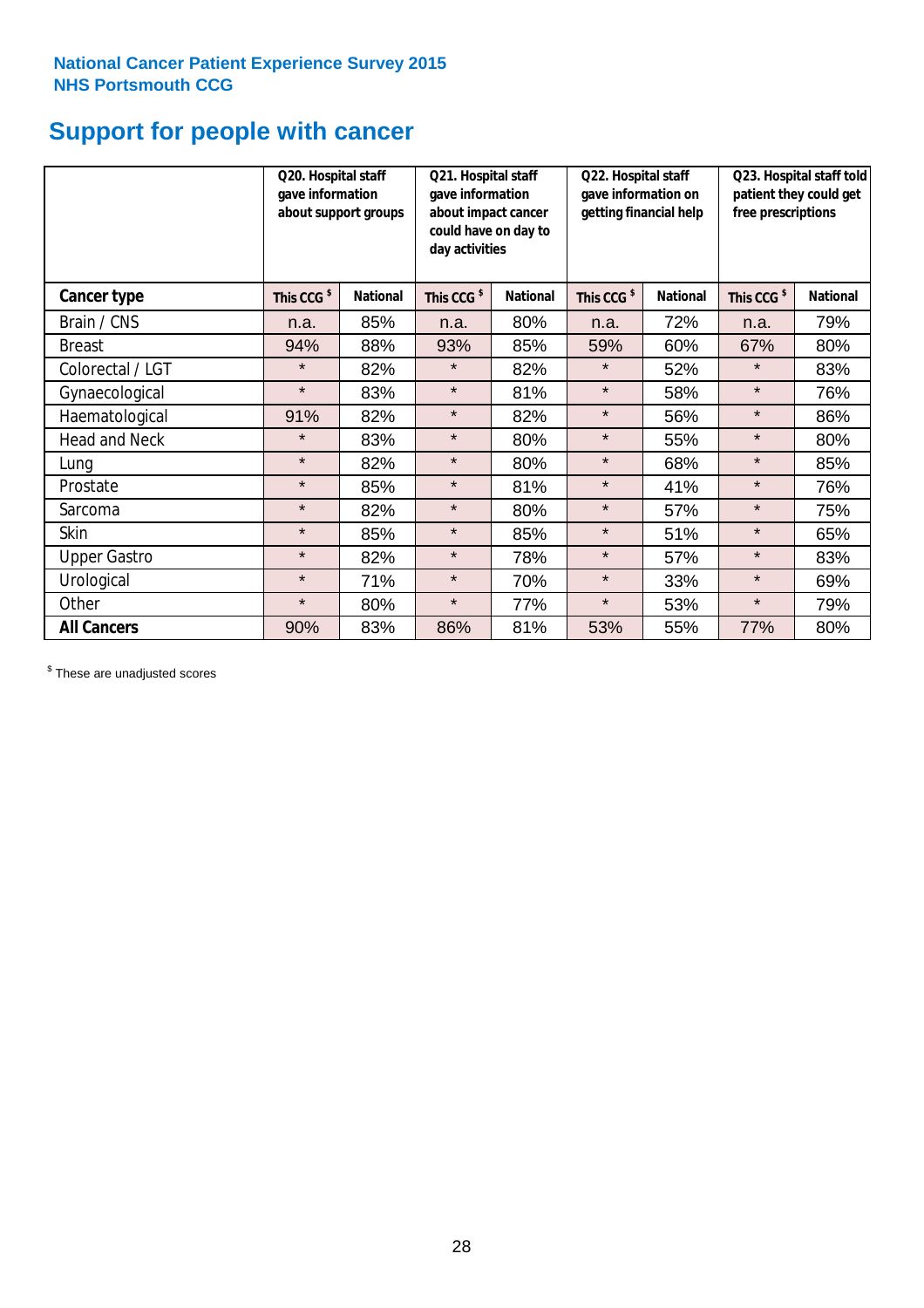# **Operations**

|                      | Q26. Staff explained<br>how operation had<br>gone in<br>understandable way |                 |  |  |
|----------------------|----------------------------------------------------------------------------|-----------------|--|--|
| <b>Cancer type</b>   | This CCG <sup>\$</sup>                                                     | <b>National</b> |  |  |
| Brain / CNS          | n.a.                                                                       | 75%             |  |  |
| <b>Breast</b>        | 66%                                                                        | 77%             |  |  |
| Colorectal / LGT     | $\star$                                                                    | 81%             |  |  |
| Gynaecological       | $\star$                                                                    | 79%             |  |  |
| Haematological       | $\star$<br>75%                                                             |                 |  |  |
| <b>Head and Neck</b> | $\star$                                                                    | 77%             |  |  |
| Lung                 | $\star$                                                                    | 76%             |  |  |
| Prostate             | $\star$                                                                    | 76%             |  |  |
| Sarcoma              | n.a.                                                                       | 80%             |  |  |
| Skin                 | $\star$                                                                    | 84%             |  |  |
| <b>Upper Gastro</b>  | $\star$                                                                    | 81%             |  |  |
| Urological           | $\star$                                                                    | 74%             |  |  |
| Other                | $\star$<br>78%                                                             |                 |  |  |
| <b>All Cancers</b>   | 72%                                                                        | 78%             |  |  |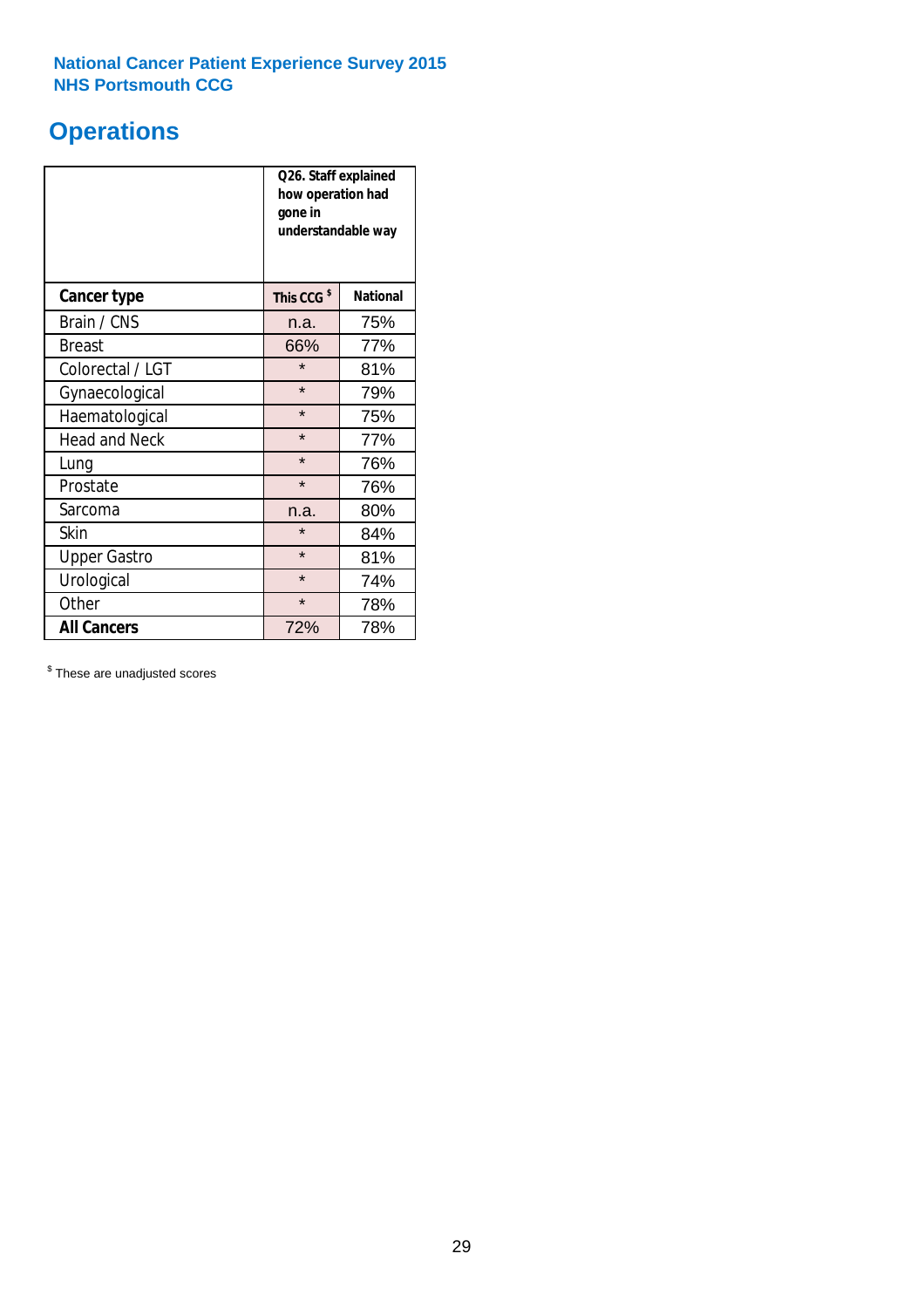# **Hospital care as an inpatient (Part 1 of 2)**

|                      | or nurses did not talk<br>they were not there | Q28. Groups of doctors<br>Q29. Patient had<br>confidence and trust in<br>in front of patient as if<br>all doctors treating<br>them |                        | Q30. Patient's family<br>or someone close<br>definitely had<br>opportunity to talk to<br>doctor |                        | Q31. Patient had<br>confidence and trust in I<br>all ward nurses |                        |                 |
|----------------------|-----------------------------------------------|------------------------------------------------------------------------------------------------------------------------------------|------------------------|-------------------------------------------------------------------------------------------------|------------------------|------------------------------------------------------------------|------------------------|-----------------|
| Cancer type          | This CCG <sup>\$</sup>                        | <b>National</b>                                                                                                                    | This CCG <sup>\$</sup> | <b>National</b>                                                                                 | This CCG <sup>\$</sup> | <b>National</b>                                                  | This CCG <sup>\$</sup> | <b>National</b> |
| Brain / CNS          | n.a.                                          | 68%                                                                                                                                | n.a.                   | 78%                                                                                             | n.a.                   | 65%                                                              | n.a.                   | 67%             |
| <b>Breast</b>        | 90%                                           | 89%                                                                                                                                | 93%                    | 86%                                                                                             | 86%                    | 73%                                                              | 77%                    | 74%             |
| Colorectal / LGT     | $\star$                                       | 75%                                                                                                                                | $\star$                | 85%                                                                                             | $\star$                | 72%                                                              | $\star$                | 68%             |
| Gynaecological       | $\star$                                       | 84%                                                                                                                                | $\star$                | 86%                                                                                             | $\star$                | 71%                                                              | $\star$                | 69%             |
| Haematological       | $\star$                                       | 80%                                                                                                                                | $\star$                | 81%                                                                                             | $\star$                | 75%                                                              | $\star$                | 73%             |
| <b>Head and Neck</b> | $\star$                                       | 79%                                                                                                                                | $\star$                | 85%                                                                                             | $\star$                | 73%                                                              | $\star$                | 72%             |
| Lung                 | $\star$                                       | 75%                                                                                                                                | $\star$                | 82%                                                                                             | $\star$                | 71%                                                              | $\star$                | 73%             |
| Prostate             | $\star$                                       | 84%                                                                                                                                | $\star$                | 87%                                                                                             | $\star$                | 72%                                                              | $\star$                | 75%             |
| Sarcoma              | $\star$                                       | 82%                                                                                                                                | $\star$                | 85%                                                                                             | $\star$                | 75%                                                              | $\star$                | 70%             |
| Skin                 | $\star$                                       | 85%                                                                                                                                | $\star$                | 90%                                                                                             | $\star$                | 79%                                                              | $\star$                | 84%             |
| <b>Upper Gastro</b>  | $\star$                                       | 75%                                                                                                                                | $\star$                | 83%                                                                                             | $\star$                | 72%                                                              | $\star$                | 70%             |
| Urological           | $\star$                                       | 80%                                                                                                                                | $\star$                | 84%                                                                                             | $\star$                | 67%                                                              | $\star$                | 75%             |
| Other                | $\star$                                       | 79%                                                                                                                                | $\star$                | 79%                                                                                             | $\star$                | 70%                                                              | $\star$                | 69%             |
| <b>All Cancers</b>   | 84%                                           | 81%                                                                                                                                | 86%                    | 84%                                                                                             | 75%                    | 72%                                                              | 73%                    | 72%             |

|                      | Q32. Always / nearly<br>on duty | always enough nurses | Q33. All staff asked<br>patient what name<br>they preferred to be<br>called by |                 | Q34. Always given<br>enough privacy when<br>discussing condition or<br>treatment |                 | Q35. Patient was able<br>to discuss worries or<br>fears with staff during<br>visit |                 |
|----------------------|---------------------------------|----------------------|--------------------------------------------------------------------------------|-----------------|----------------------------------------------------------------------------------|-----------------|------------------------------------------------------------------------------------|-----------------|
| <b>Cancer type</b>   | This CCG <sup>\$</sup>          | <b>National</b>      | This CCG <sup>\$</sup>                                                         | <b>National</b> | This CCG <sup>\$</sup>                                                           | <b>National</b> | This CCG <sup>\$</sup>                                                             | <b>National</b> |
| Brain / CNS          | n.a.                            | 64%                  | n.a.                                                                           | 69%             | n.a.                                                                             | 80%             | n.a.                                                                               | 44%             |
| <b>Breast</b>        | 57%                             | 69%                  | 55%                                                                            | 60%             | 97%                                                                              | 86%             | 43%                                                                                | 53%             |
| Colorectal / LGT     | $\star$                         | 61%                  | $\star$                                                                        | 70%             | $\star$                                                                          | 84%             | $\star$                                                                            | 54%             |
| Gynaecological       | $\star$                         | 65%                  | $\star$                                                                        | 63%             | $\star$                                                                          | 82%             | $\star$                                                                            | 50%             |
| Haematological       | $\star$                         | 63%                  | $\star$                                                                        | 67%             | $\star$                                                                          | 86%             | $\star$                                                                            | 55%             |
| <b>Head and Neck</b> | $\star$                         | 67%                  | $\star$                                                                        | 66%             | $\star$                                                                          | 85%             | $\star$                                                                            | 50%             |
| Lung                 | $\star$                         | 68%                  | $\star$                                                                        | 71%             | $\star$                                                                          | 84%             | $\star$                                                                            | 49%             |
| Prostate             | $\star$                         | 71%                  | $\star$                                                                        | 67%             | $\star$                                                                          | 87%             | $\star$                                                                            | 52%             |
| Sarcoma              | $\star$                         | 68%                  | $\star$                                                                        | 71%             | $\star$                                                                          | 87%             | $\star$                                                                            | 52%             |
| Skin                 | $\star$                         | 81%                  | $\star$                                                                        | 67%             | $\star$                                                                          | 89%             | $\star$                                                                            | 61%             |
| <b>Upper Gastro</b>  | $\star$                         | 62%                  | $\star$                                                                        | 75%             | $\star$                                                                          | 83%             | $\star$                                                                            | 53%             |
| Urological           | $\star$                         | 68%                  | $\star$                                                                        | 71%             | $\star$                                                                          | 84%             | $\star$                                                                            | 46%             |
| Other                | $\star$                         | 62%                  | $\star$                                                                        | 66%             | $\star$                                                                          | 82%             | $\star$                                                                            | 48%             |
| <b>All Cancers</b>   | 64%                             | 66%                  | 64%                                                                            | 67%             | 89%                                                                              | 85%             | 48%                                                                                | 52%             |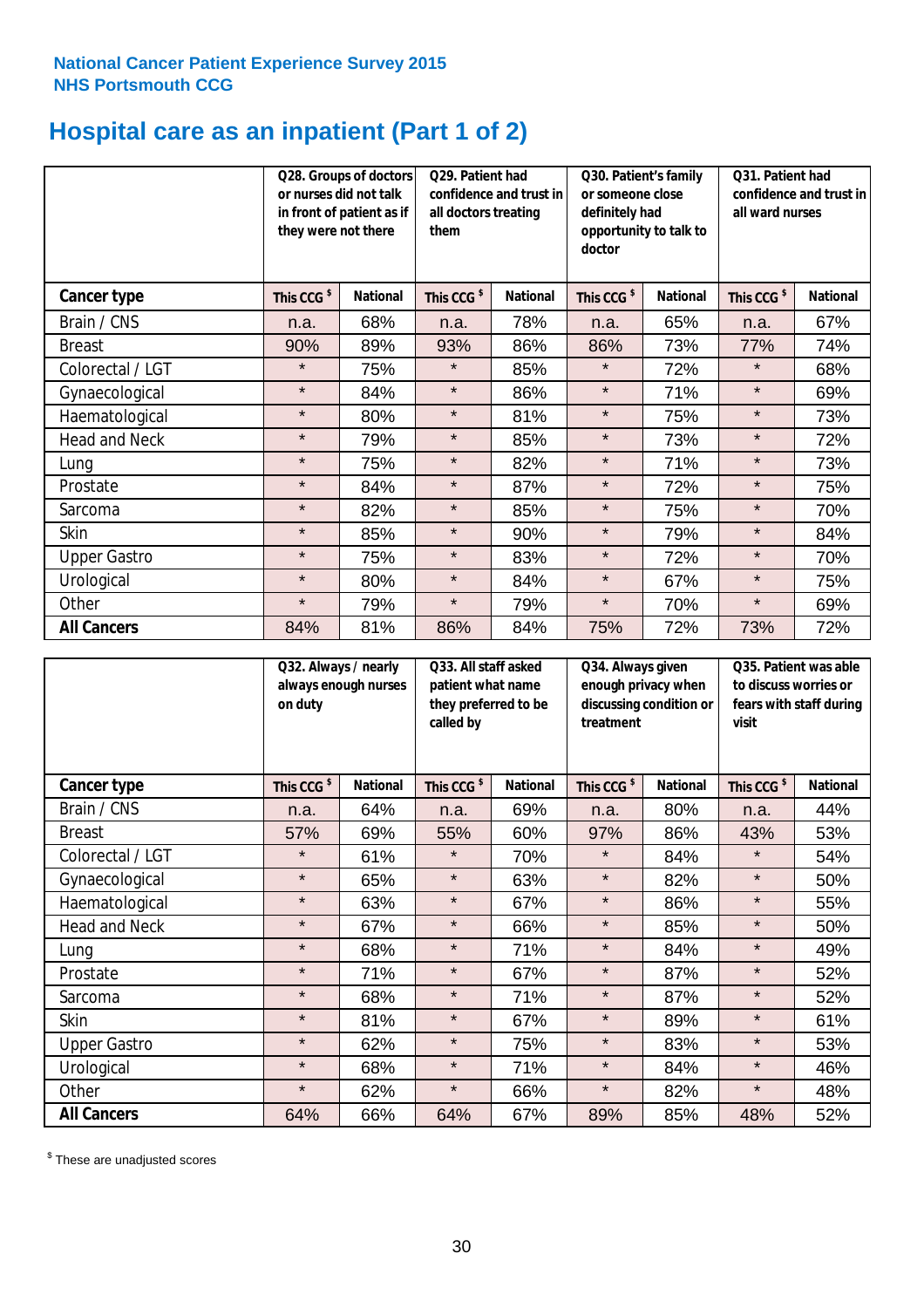# **Hospital care as an inpatient (Part 2 of 2)**

|                      | Q36. Hospital staff<br>definitely did<br>everything to help<br>control pain |                 | Q37. Always treated<br>with respect and<br>dignity by staff |                 | Q38. Given clear<br>written information<br>about what should /<br>should not do post<br>discharge |                 | Q39. Staff told patient<br>who to contact if<br>worried post discharge |                 |  |
|----------------------|-----------------------------------------------------------------------------|-----------------|-------------------------------------------------------------|-----------------|---------------------------------------------------------------------------------------------------|-----------------|------------------------------------------------------------------------|-----------------|--|
| Cancer type          | This CCG <sup>\$</sup>                                                      | <b>National</b> | This CCG <sup>\$</sup>                                      | <b>National</b> | This CCG <sup>\$</sup>                                                                            | <b>National</b> | This CCG <sup>\$</sup>                                                 | <b>National</b> |  |
| Brain / CNS          | n.a.                                                                        | 82%             | n.a.                                                        | 84%             | n.a.                                                                                              | 79%             | n.a.                                                                   | 91%             |  |
| <b>Breast</b>        | 88%                                                                         | 86%             | 83%                                                         | 88%             | 81%                                                                                               | 90%             | 97%                                                                    | 95%             |  |
| Colorectal / LGT     | $\star$                                                                     | 84%             | $\star$                                                     | 86%             | $\star$                                                                                           | 83%             | $\star$                                                                | 94%             |  |
| Gynaecological       | $\star$                                                                     | 83%             | $\star$                                                     | 85%             | $\star$                                                                                           | 86%             | $\star$                                                                | 93%             |  |
| Haematological       | $\star$                                                                     | 84%             | $\star$                                                     | 89%             | $\star$                                                                                           | 79%             | $\star$                                                                | 95%             |  |
| <b>Head and Neck</b> | $\star$                                                                     | 84%             | $\star$                                                     | 88%             | $\star$                                                                                           | 86%             | $\star$                                                                | 92%             |  |
| Lung                 | $\star$                                                                     | 83%             | $\star$                                                     | 87%             | $\star$                                                                                           | 81%             | $\star$                                                                | 92%             |  |
| Prostate             | $\star$                                                                     | 85%             | $\star$                                                     | 91%             | $\star$                                                                                           | 87%             | $\star$                                                                | 94%             |  |
| Sarcoma              | $\star$                                                                     | 86%             | $\star$                                                     | 91%             | $\star$                                                                                           | 83%             | $\star$                                                                | 94%             |  |
| Skin                 | n.a.                                                                        | 88%             | $\star$                                                     | 93%             | $\star$                                                                                           | 91%             | $\star$                                                                | 97%             |  |
| <b>Upper Gastro</b>  | $\star$                                                                     | 83%             | $\star$                                                     | 86%             | $\star$                                                                                           | 79%             | $\star$                                                                | 93%             |  |
| Urological           | $\star$                                                                     | 80%             | $\star$                                                     | 88%             | $\star$                                                                                           | 83%             | $\star$                                                                | 90%             |  |
| Other                | $\star$                                                                     | 82%             | $\star$                                                     | 85%             | $\star$                                                                                           | 80%             | $\star$                                                                | 92%             |  |
| <b>All Cancers</b>   | 85%                                                                         | 84%             | 88%                                                         | 87%             | 82%                                                                                               | 84%             | 95%                                                                    | 94%             |  |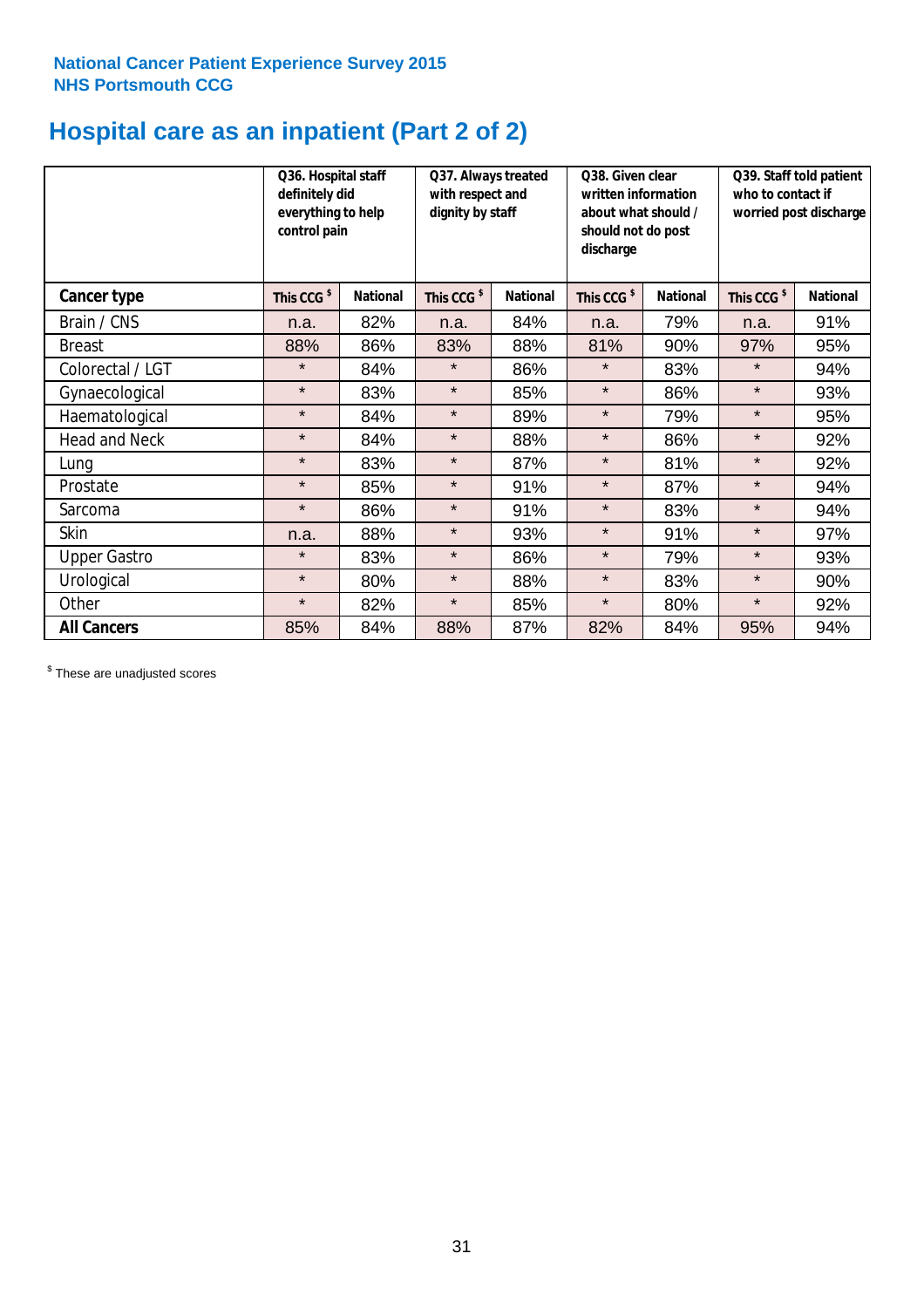# **Hospital care as a day patient / outpatient**

|                      | to discuss worries or<br>visit | Q41. Patient was able<br>fears with staff during | Q42. Doctor had the<br>right notes and other<br>documentation with<br>them |                 | Q44. Beforehand<br>patient had all<br>information needed<br>about radiotherapy<br>treatment |                 | Q45. Patient given<br>understandable<br>information about<br>whether radiotherapy<br>was working |                 |
|----------------------|--------------------------------|--------------------------------------------------|----------------------------------------------------------------------------|-----------------|---------------------------------------------------------------------------------------------|-----------------|--------------------------------------------------------------------------------------------------|-----------------|
| <b>Cancer type</b>   | This CCG <sup>\$</sup>         | <b>National</b>                                  | This CCG <sup>\$</sup>                                                     | <b>National</b> | This CCG <sup>\$</sup>                                                                      | <b>National</b> | This CCG <sup>\$</sup>                                                                           | <b>National</b> |
| Brain / CNS          | n.a.                           | 65%                                              | n.a.                                                                       | 94%             | n.a.                                                                                        | 85%             | n.a.                                                                                             | 52%             |
| <b>Breast</b>        | 77%                            | 70%                                              | 97%                                                                        | 95%             | 96%                                                                                         | 87%             | 46%                                                                                              | 60%             |
| Colorectal / LGT     | $\star$                        | 73%                                              | $\star$                                                                    | 95%             | $\star$                                                                                     | 85%             | $\star$                                                                                          | 55%             |
| Gynaecological       | $\star$                        | 70%                                              | $\star$                                                                    | 96%             | $\star$                                                                                     | 85%             | $\star$                                                                                          | 64%             |
| Haematological       | 78%                            | 74%                                              | 100%                                                                       | 97%             | $\star$                                                                                     | 82%             | $\star$                                                                                          | 64%             |
| <b>Head and Neck</b> | $\star$                        | 69%                                              | $\star$                                                                    | 95%             | $\star$                                                                                     | 86%             | $\star$                                                                                          | 60%             |
| Lung                 | $\star$                        | 69%                                              | $\star$                                                                    | 96%             | $\star$                                                                                     | 86%             | $\star$                                                                                          | 59%             |
| Prostate             | $\star$                        | 69%                                              | $\star$                                                                    | 95%             | $\star$                                                                                     | 88%             | $\star$                                                                                          | 61%             |
| Sarcoma              | $\star$                        | 68%                                              | $\star$                                                                    | 97%             | n.a.                                                                                        | 88%             | n.a.                                                                                             | 63%             |
| Skin                 | n.a.                           | 73%                                              | $\star$                                                                    | 96%             | n.a.                                                                                        | 81%             | n.a.                                                                                             | 63%             |
| <b>Upper Gastro</b>  | $\star$                        | 68%                                              | $\star$                                                                    | 95%             | $\star$                                                                                     | 85%             | $\star$                                                                                          | 57%             |
| Urological           | $\star$                        | 65%                                              | $\star$                                                                    | 95%             | $\star$                                                                                     | 81%             | $\star$                                                                                          | 53%             |
| Other                | $\star$                        | 67%                                              | $\star$                                                                    | 95%             | $\star$                                                                                     | 83%             | $\star$                                                                                          | 59%             |
| <b>All Cancers</b>   | 75%                            | 70%                                              | 96%                                                                        | 96%             | 88%                                                                                         | 86%             | 54%                                                                                              | 60%             |

|                      | O47. Beforehand<br>patient had all<br>information needed<br>treatment | about chemotherapy | Q48. Patient given<br>understandable<br>information about<br>whether<br>chemotherapy was<br>working |                 |  |
|----------------------|-----------------------------------------------------------------------|--------------------|-----------------------------------------------------------------------------------------------------|-----------------|--|
| <b>Cancer type</b>   | This CCG <sup>\$</sup>                                                | <b>National</b>    | This CCG <sup>\$</sup>                                                                              | <b>National</b> |  |
| Brain / CNS          | n.a.                                                                  | 82%                | n.a.                                                                                                | 57%             |  |
| <b>Breast</b>        | 89%                                                                   | 83%                | 63%                                                                                                 | 62%             |  |
| Colorectal / LGT     | $\star$                                                               | 86%                | $\star$                                                                                             | 65%             |  |
| Gynaecological       | $\star$                                                               | 86%                | $\star$                                                                                             | 68%             |  |
| Haematological       | $\star$                                                               | 85%                |                                                                                                     | 75%             |  |
| <b>Head and Neck</b> | $\star$                                                               | 80%                | $\star$                                                                                             | 52%             |  |
| Lung                 | $\star$                                                               | 85%                | $\star$                                                                                             | 68%             |  |
| Prostate             | $\star$                                                               | 83%                | $\star$                                                                                             | 69%             |  |
| Sarcoma              | $\star$                                                               | 82%                | $\star$                                                                                             | 70%             |  |
| Skin                 | n.a.                                                                  | 92%                | n.a.                                                                                                | 80%             |  |
| <b>Upper Gastro</b>  | $\star$                                                               | 83%                | $\star$                                                                                             | 64%             |  |
| Urological           | $\star$                                                               | 83%                | $\star$                                                                                             | 66%             |  |
| Other                | $\star$                                                               | 85%                | $\star$                                                                                             | 70%             |  |
| <b>All Cancers</b>   | 90%                                                                   | 84%                | 64%                                                                                                 | 68%             |  |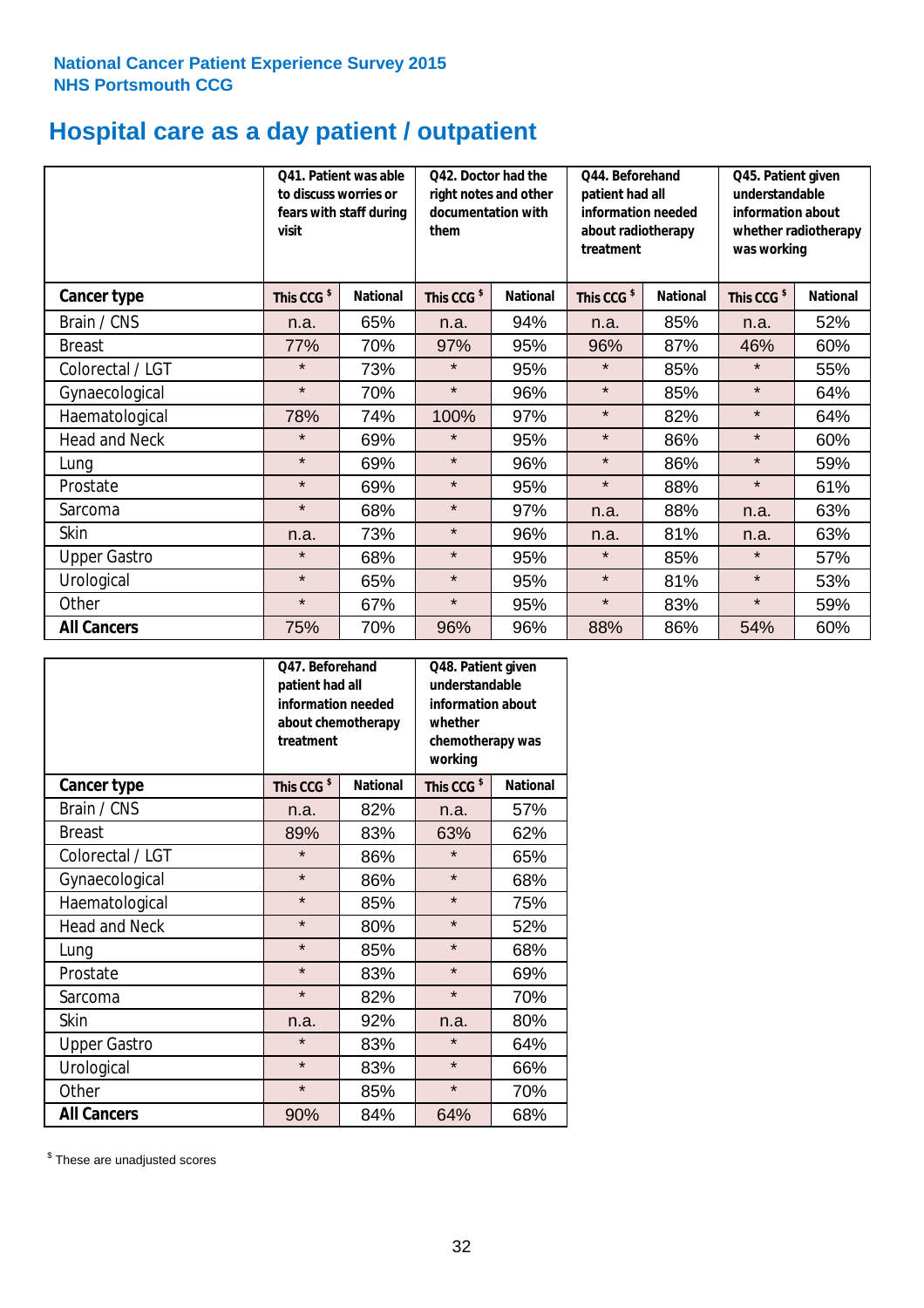# **Home care and support**

|                      | Q49. Hospital staff<br>gave family or | someone close all the<br>information needed to<br>help with care at home | Q50. Patient definitely<br>given enough support<br>from health or social<br>services during<br>treatment |                 | Q51. Patient definitely<br>given enough support<br>from health or social<br>services after<br>treatment |                 |
|----------------------|---------------------------------------|--------------------------------------------------------------------------|----------------------------------------------------------------------------------------------------------|-----------------|---------------------------------------------------------------------------------------------------------|-----------------|
| <b>Cancer type</b>   | This CCG <sup>\$</sup>                | <b>National</b>                                                          | This CCG <sup>\$</sup>                                                                                   | <b>National</b> | This CCG <sup>\$</sup>                                                                                  | <b>National</b> |
| Brain / CNS          | n.a.                                  | 56%                                                                      | n.a.                                                                                                     | 44%             | n.a.                                                                                                    | 44%             |
| <b>Breast</b>        | 69%                                   | 57%                                                                      | $\star$                                                                                                  | 54%             | $\star$                                                                                                 | 40%             |
| Colorectal / LGT     | $\star$                               | 60%                                                                      | $\star$                                                                                                  | 62%             | $\star$                                                                                                 | 52%             |
| Gynaecological       | $\star$                               | 56%                                                                      | $\star$                                                                                                  | 52%             | $\star$                                                                                                 | 42%             |
| Haematological       | 62%                                   | 60%                                                                      | $\star$                                                                                                  | 52%             | $\star$                                                                                                 | 43%             |
| <b>Head and Neck</b> | $\star$                               | 59%                                                                      | $\star$                                                                                                  | 53%             | $\star$                                                                                                 | 50%             |
| Lung                 | $\star$                               | 57%                                                                      | $\star$                                                                                                  | 52%             | $\star$                                                                                                 | 42%             |
| Prostate             | $\star$                               | 55%                                                                      | $\star$                                                                                                  | 47%             | $\star$                                                                                                 | 43%             |
| Sarcoma              | $\star$                               | 59%                                                                      | $\star$                                                                                                  | 58%             | $\star$                                                                                                 | 53%             |
| Skin                 | $\star$                               | 67%                                                                      | n.a.                                                                                                     | 58%             | n.a.                                                                                                    | 61%             |
| <b>Upper Gastro</b>  | $\star$                               | 59%                                                                      | $\star$                                                                                                  | 54%             | $\star$                                                                                                 | 45%             |
| Urological           | $\star$                               | 55%                                                                      | $\star$                                                                                                  | 47%             | $\star$                                                                                                 | 44%             |
| Other                | $\star$                               | 54%                                                                      | $\star$                                                                                                  | 55%             | $\star$                                                                                                 | 48%             |
| <b>All Cancers</b>   | 57%                                   | 58%                                                                      | 38%                                                                                                      | 54%             | 42%                                                                                                     | 45%             |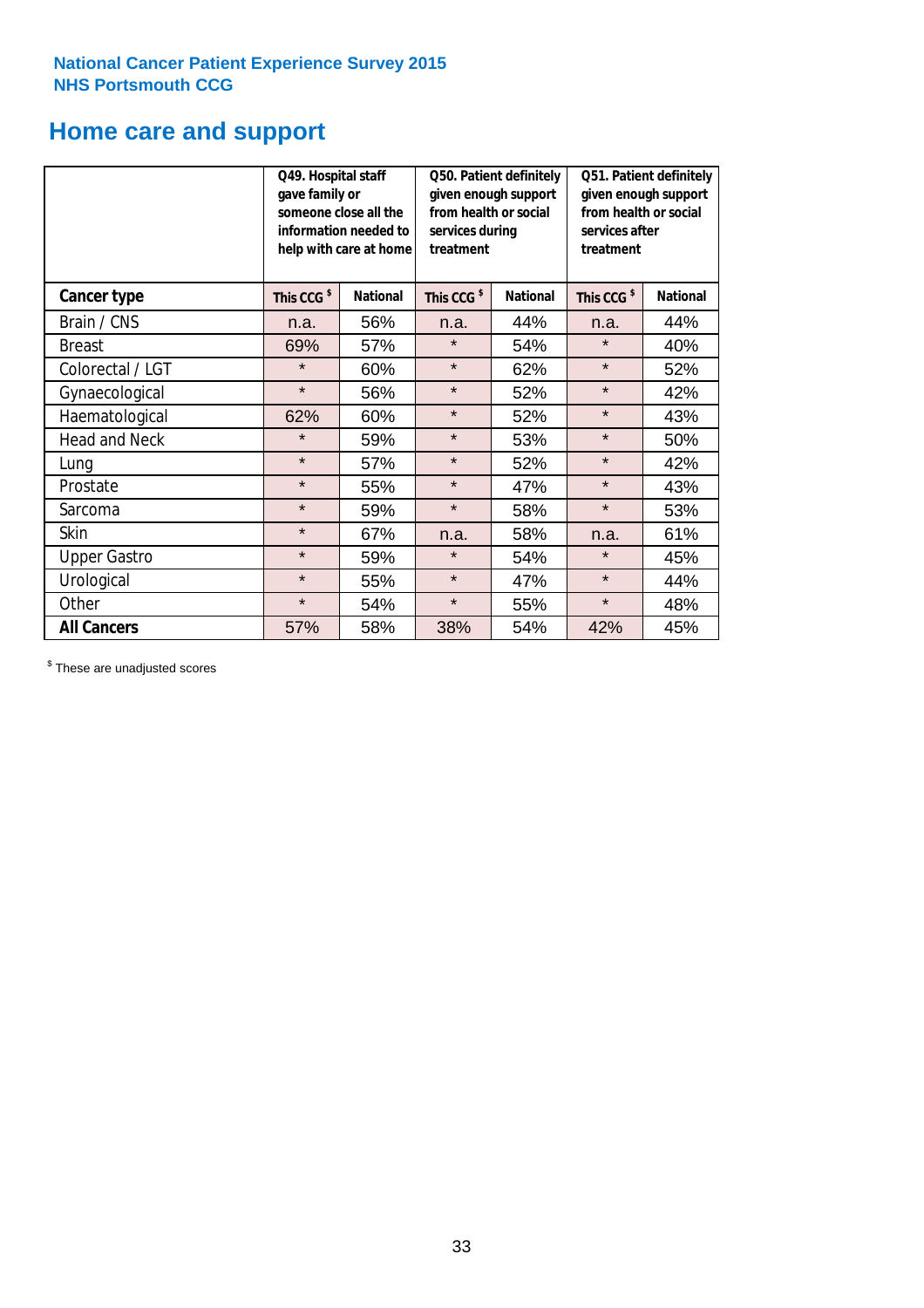# **Care from your general practice**

|                      | information about<br>treatment | Q52. GP given enough<br>patient's condition and | O53. Practice staff<br>definitely did<br>everything they could<br>to support patient |                 |  |
|----------------------|--------------------------------|-------------------------------------------------|--------------------------------------------------------------------------------------|-----------------|--|
| <b>Cancer type</b>   | This CCG <sup>\$</sup>         | <b>National</b>                                 | This CCG <sup>\$</sup>                                                               | <b>National</b> |  |
| Brain / CNS          | n.a.                           | 94%                                             | n.a.                                                                                 | 59%             |  |
| <b>Breast</b>        | 93%                            | 96%                                             | 54%                                                                                  | 63%             |  |
| Colorectal / LGT     | $\star$                        | 95%                                             | $\star$                                                                              | 63%             |  |
| Gynaecological       | $\star$<br>95%                 |                                                 | $\star$                                                                              | 59%             |  |
| Haematological       | 92%                            | 96%                                             |                                                                                      | 61%             |  |
| <b>Head and Neck</b> | $\star$                        | 93%                                             | $\star$                                                                              | 60%             |  |
| Lung                 | $\star$                        | 95%                                             | $\star$                                                                              | 62%             |  |
| Prostate             | $\star$                        | 95%                                             | $\star$                                                                              | 67%             |  |
| Sarcoma              | $\star$                        | 97%                                             | $\star$                                                                              | 65%             |  |
| Skin                 | $\star$                        | 97%                                             | $\star$                                                                              | 71%             |  |
| <b>Upper Gastro</b>  | $\star$                        | 94%                                             | $\star$                                                                              | 62%             |  |
| Urological           | $\star$                        | 95%                                             | $\star$                                                                              | 64%             |  |
| Other                | $\star$                        | 95%                                             | $\star$                                                                              | 61%             |  |
| <b>All Cancers</b>   | 91%                            | 95%                                             | 65%                                                                                  | 63%             |  |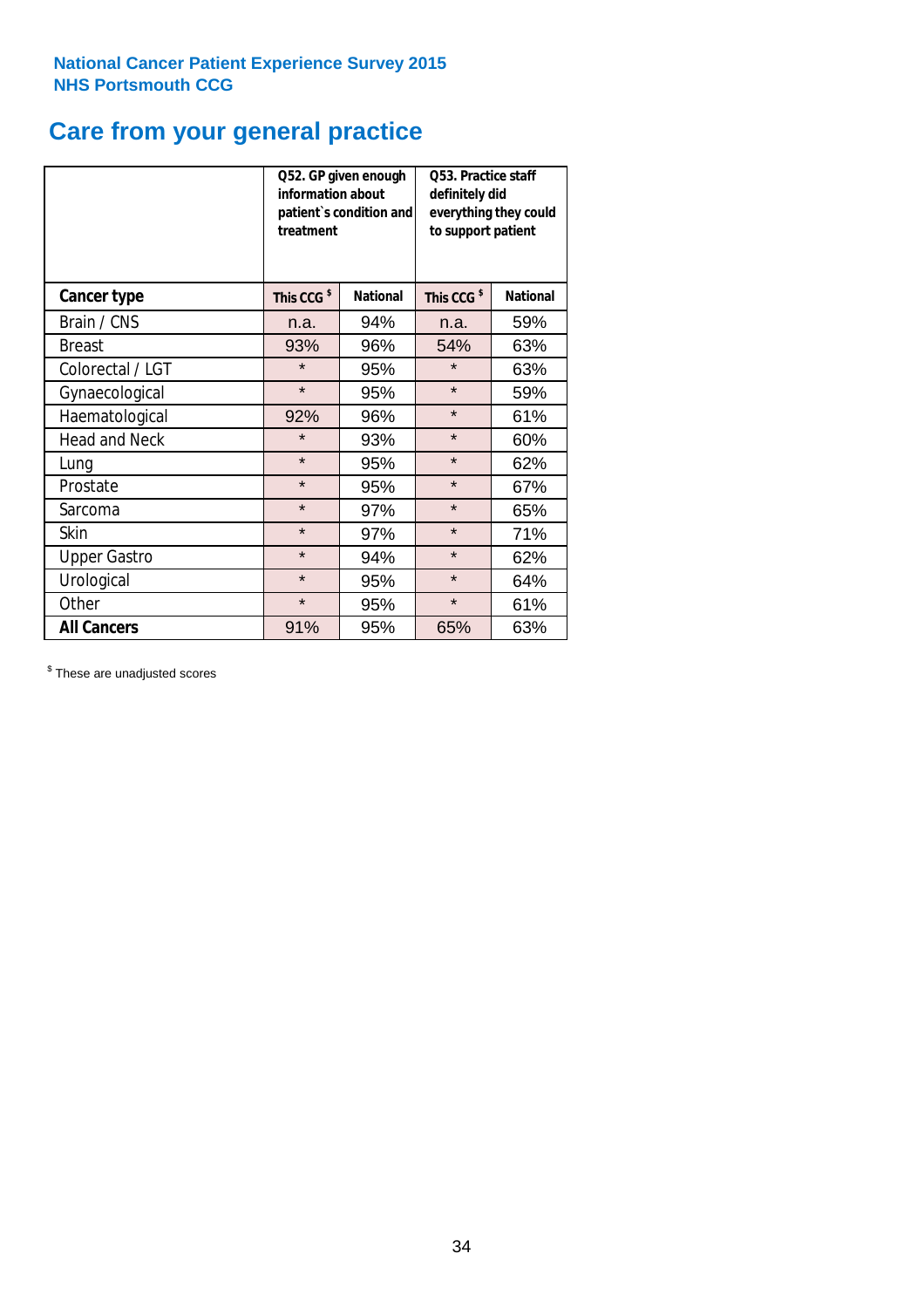# **Your overall NHS care**

|                      | together               | Q54. Hospital and<br>community staff<br>always worked well |                        | Q55. Patient given a<br>qood |                        | Q56. Overall the<br>administration of the<br>care was very good / |                        | Q57. Length of time for<br>attending clinics and<br>appointments was<br>right |  |
|----------------------|------------------------|------------------------------------------------------------|------------------------|------------------------------|------------------------|-------------------------------------------------------------------|------------------------|-------------------------------------------------------------------------------|--|
| Cancer type          | This CCG <sup>\$</sup> | <b>National</b>                                            | This CCG <sup>\$</sup> | <b>National</b>              | This CCG <sup>\$</sup> | <b>National</b>                                                   | This CCG <sup>\$</sup> | <b>National</b>                                                               |  |
| Brain / CNS          | n.a.                   | 45%                                                        | n.a.                   | 29%                          | n.a.                   | 84%                                                               | n.a.                   | 60%                                                                           |  |
| <b>Breast</b>        | 61%                    | 60%                                                        | 30%                    | 35%                          | 92%                    | 90%                                                               | 70%                    | 64%                                                                           |  |
| Colorectal / LGT     | $\star$                | 60%                                                        | $\star$                | 36%                          | $\star$                | 88%                                                               | $\star$                | 68%                                                                           |  |
| Gynaecological       | $\star$                | 58%                                                        | $\star$                | 29%                          | $\star$                | 89%                                                               | $\star$                | 66%                                                                           |  |
| Haematological       | 72%                    | 63%                                                        | $\star$                | 33%                          | 96%                    | 92%                                                               | 62%                    | 62%                                                                           |  |
| <b>Head and Neck</b> | $\star$                | 58%                                                        | $\star$                | 34%                          | $\star$                | 89%                                                               | $\star$                | 65%                                                                           |  |
| Lung                 | $\star$                | 63%                                                        | $\star$                | 32%                          | $\star$                | 89%                                                               | $\star$                | 70%                                                                           |  |
| Prostate             | $\star$                | 63%                                                        | $\star$                | 36%                          | $\star$                | 87%                                                               | $\star$                | 71%                                                                           |  |
| Sarcoma              | $\star$                | 60%                                                        | $\star$                | 31%                          | $\star$                | 90%                                                               | $\star$                | 63%                                                                           |  |
| Skin                 | $\star$                | 69%                                                        | $\star$                | 39%                          | $\star$                | 89%                                                               | $\star$                | 73%                                                                           |  |
| <b>Upper Gastro</b>  | $\star$                | 58%                                                        | $\star$                | 36%                          | $\star$                | 88%                                                               | $\star$                | 66%                                                                           |  |
| Urological           | $\star$                | 62%                                                        | $\star$                | 26%                          | $\star$                | 84%                                                               | $\star$                | 73%                                                                           |  |
| Other                | $\star$                | 56%                                                        | $\star$                | 29%                          | $\star$                | 87%                                                               | $\star$                | 61%                                                                           |  |
| <b>All Cancers</b>   | 59%                    | 61%                                                        | 28%                    | 33%                          | 87%                    | 89%                                                               | 68%                    | 66%                                                                           |  |

|                      | Q58. Taking part in<br>cancer research | discussed with patient | Q59. Patient's average<br>rating of care scored<br>from very poor to very<br>good |                 |  |
|----------------------|----------------------------------------|------------------------|-----------------------------------------------------------------------------------|-----------------|--|
| <b>Cancer type</b>   | This CCG <sup>\$</sup>                 | <b>National</b>        | This CCG <sup>\$</sup>                                                            | <b>National</b> |  |
| Brain / CNS          | n.a.                                   | 32%                    | n.a.                                                                              | 8.5             |  |
| <b>Breast</b>        | 17%                                    | 28%                    | 8.6                                                                               | 8.8             |  |
| Colorectal / LGT     | $\star$                                | 22%                    | $\star$                                                                           | 8.7             |  |
| Gynaecological       | $\star$                                | 27%                    | $\star$                                                                           | 8.7             |  |
| Haematological       | 28%                                    | 36%                    | 9.0                                                                               | 8.8             |  |
| <b>Head and Neck</b> | $\star$                                | 21%                    | $\star$                                                                           | 8.6             |  |
| Lung                 | $\star$                                | 34%                    | $\star$                                                                           | 8.6             |  |
| Prostate             | $\star$                                | 35%                    | $\star$                                                                           | 8.6             |  |
| Sarcoma              | n.a.                                   | 29%                    | $\star$                                                                           | 8.7             |  |
| <b>Skin</b>          | $\star$                                | 17%                    | $\star$                                                                           | 8.9             |  |
| <b>Upper Gastro</b>  | $\star$                                | 30%                    | $\star$                                                                           | 8.6             |  |
| Urological           | $\star$                                | 14%                    | $\star$                                                                           | 8.5             |  |
| Other                | $\star$                                | 31%                    | $\star$                                                                           | 8.6             |  |
| <b>All Cancers</b>   | 22%                                    | 28%                    | 8.6                                                                               | 8.7             |  |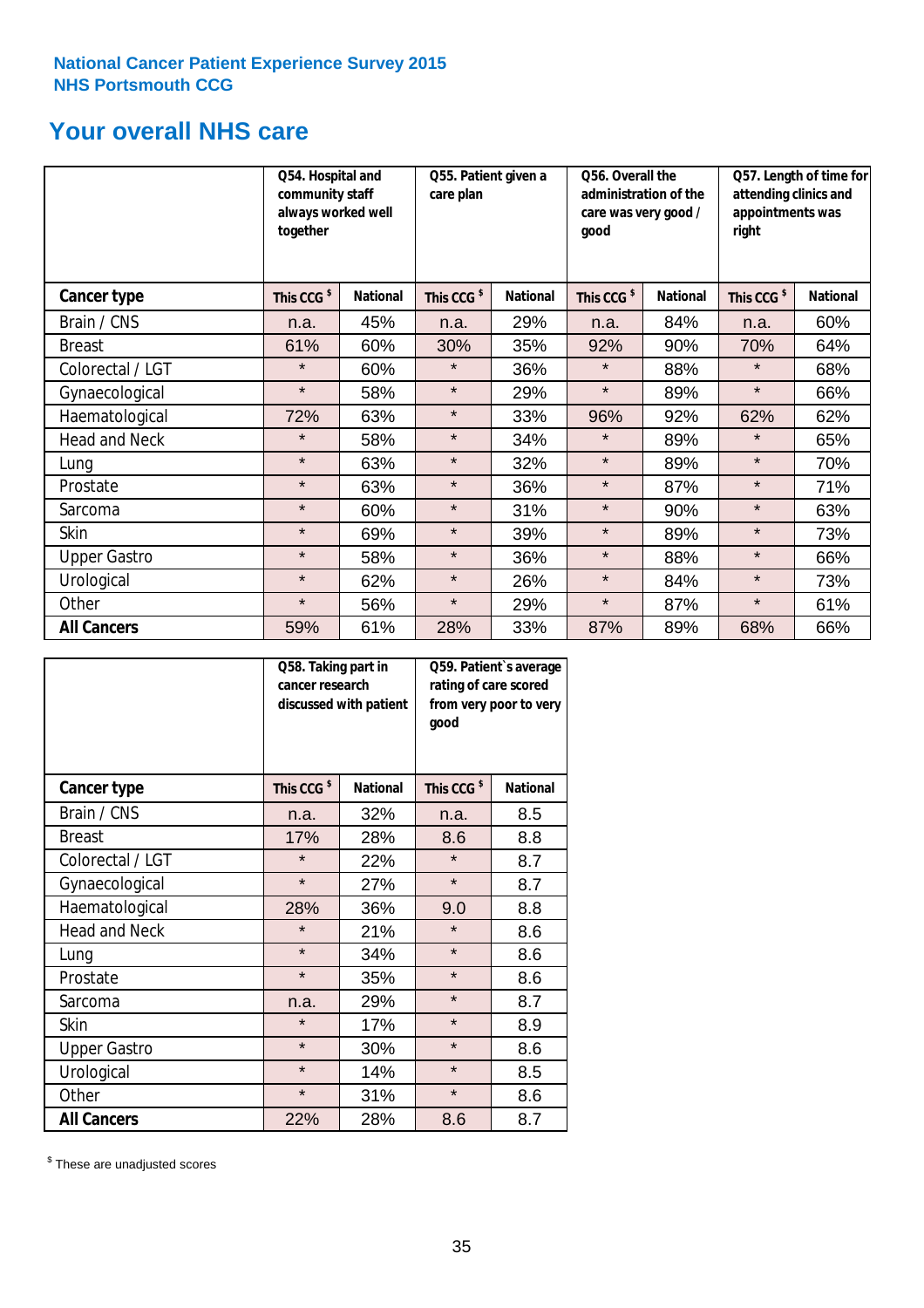### **Annex**

### **Methodology**

The sample for the survey included all adult (aged 16 and over) NHS patients, with a confirmed primary diagnosis of cancer, discharged from an NHS Trust after an inpatient episode or day case attendance for cancer related treatment in the months of April, May and June 2015.

The patients included in the sample had relevant cancer ICD10 codes (C00-99 excluding C44 and C84, and D05) in the first diagnosis field of their patient records, applied to their patient files by the relevant NHS Trust, and were alive at the point at which fieldwork commenced. Deceased checks were undertaken on up to three occasions during fieldwork, to ensure that questionnaires were not sent to patients who had died since their treatment.

Trust samples were checked rigorously for duplicates and patient lists were also de-duplicated nationally to ensure that patients did not receive multiple copies of questionnaires.

The fieldwork for the survey was undertaken between October 2015 and March 2016.

For the first time, the survey used a mixed mode methodology. Questionnaires were sent by post with two reminders where necesssary, but also included an option to complete online. A Freephone helpline was available for respondents to ask questions about the survey, to enable them to complete their questionnaires over the phone, and to provide access to a translation and interpreting facility for those whose first language was not English.

The Health Research Authority supported the survey by granting Section 251 approval.

### **Further information**

Further information on survey methodology, as well as all of the national and local reports and data, is available at www.ncpes.co.uk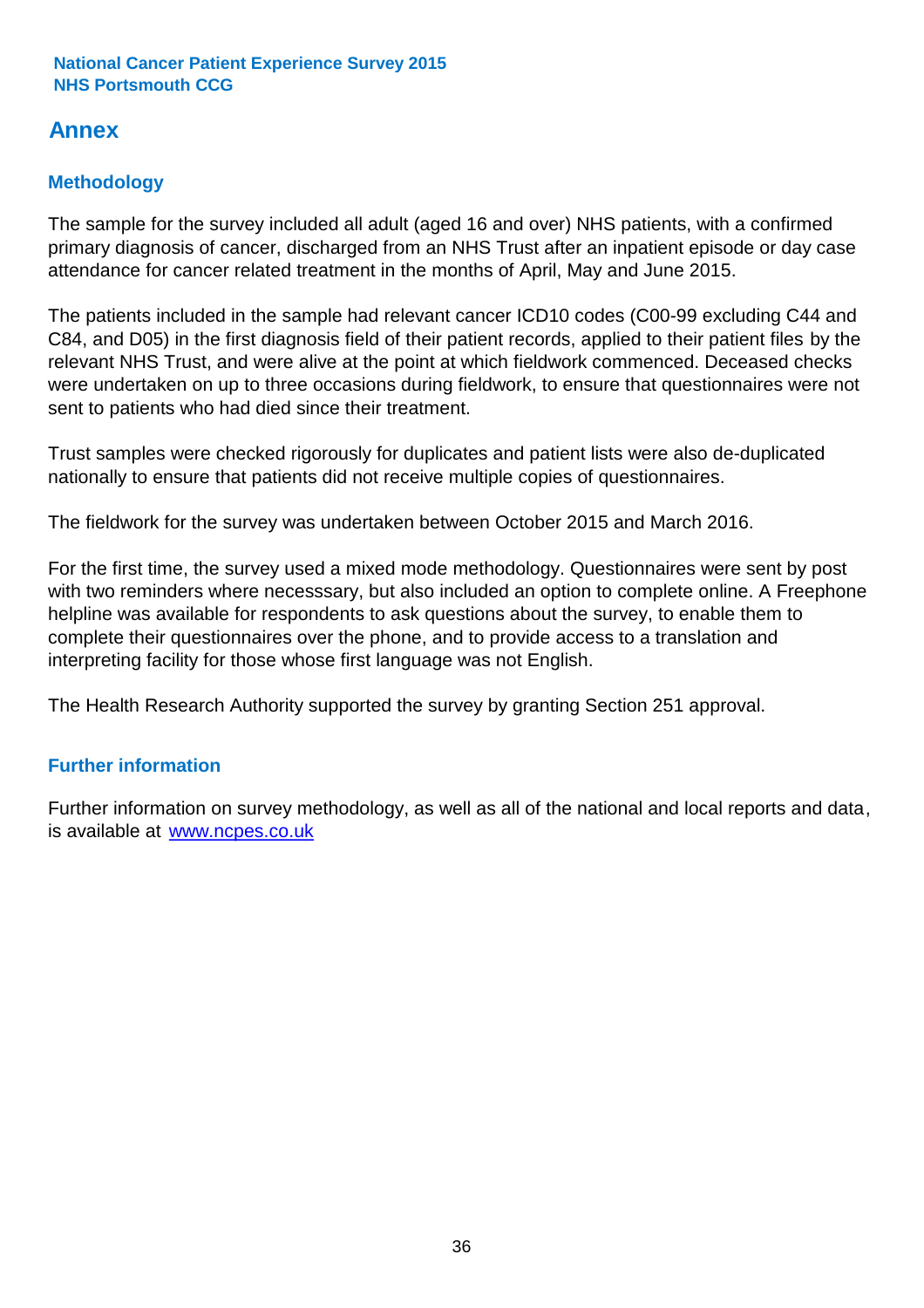### **Redevelopment of the 2015 survey**

A number of significant changes have been made to the National Cancer Patient Experience Survey in 2015:

- the length of the questionnaire has been reduced
- response options have been reviewed and changed to make them consistent throughout the survey
- some of the questions and / or answer options have been changed so that they are now in line with questions in other patient surveys (e.g. the Care Quality Commission national patient surveys), to improve comparability between them
- the topic areas within the questionnaire have been redesigned to capture the whole patient journey.

There are 50 questions in the questionnaire that relate directly to patient experience. Of these, 14 remain unchanged from previous years; and a further 21 have been slightly amended. We draw caution in directly comparing data from the 2015 survey to the findings of the previous CPES surveys, even for identical questions. Changes in the structure of the survey instrument (questionnaire) and also the administration of the survey (calendar period and length of time from sampling to field work start and completion) may influence nationwide averages, although these features will not greatly impact on relative comparisons (e.g. between patient groups or hospitals).

The other 15 questions are either new or substantially changed from previous years.

It is expected that there will be few, if any changes, to the questionnaire going forward so we will be able to compare the results year on year. Where changes are necessary they are expected to be for methodological reasons or to improve question reliability.

Another significant change in 2015 is that an online version of the questionnaire has been developed. The online version was developed to make the questionnaire more accessible for respondents. This may have an impact on the demographic characteristics of the respondents. This may be an improvement if previously underrepresented groups have responded. However, changes to the demographics of respondents may have implications on the overall results - and again, leads us to draw caution in directly comparing results with previous years.

### **Official Statistics**

The 2015 survey data has been published for the first time as Official Statistics. The 2015 survey data has been produced and published in line with the Code of Practice for Official Statistics.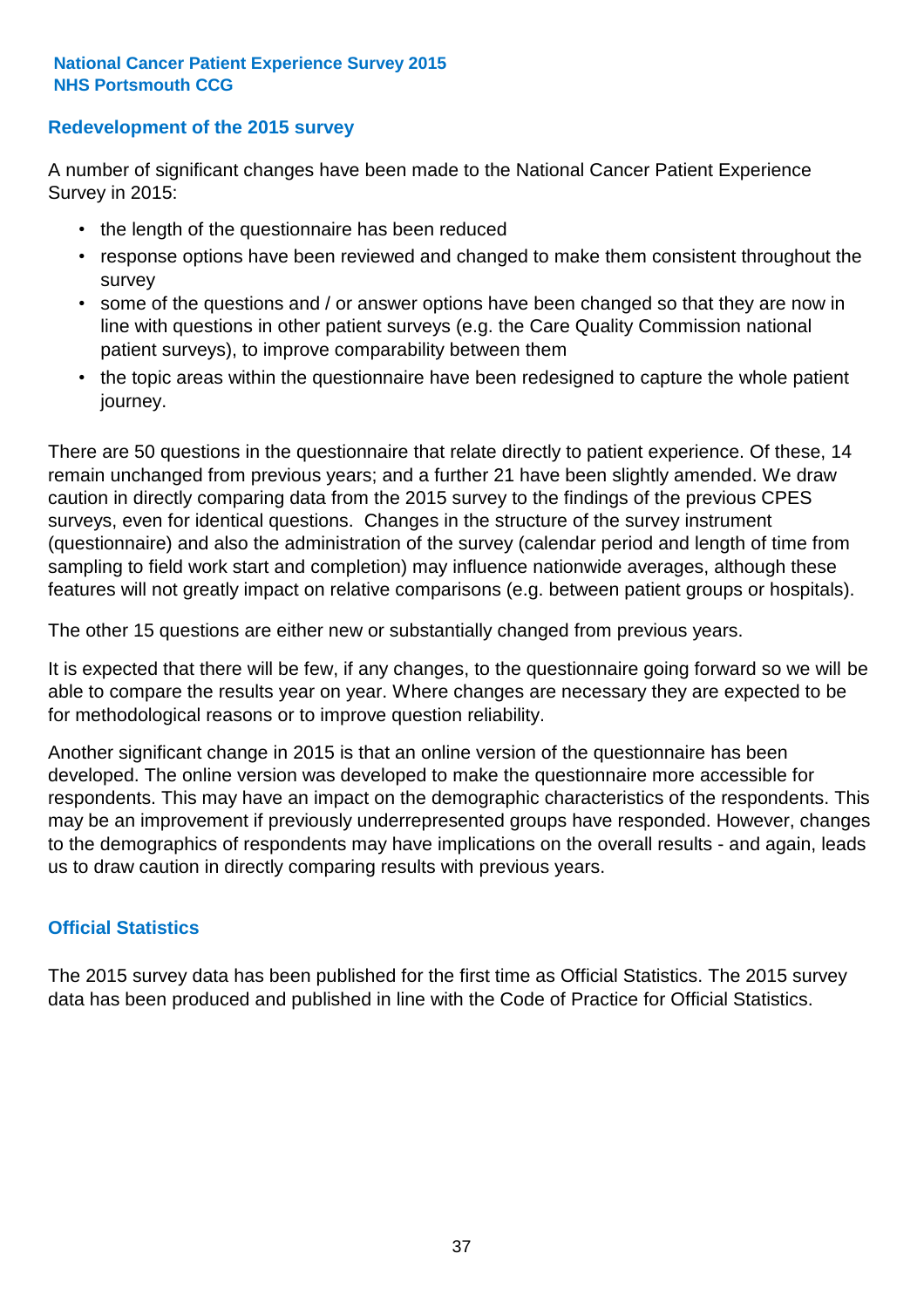### **Scoring methodologies**

49 of the 50 questions relating directly to patient experience have been summarised as the score of the percentage of patients who reported a positive experience. For example:

- question 6 asks: "Overall, how did you feel about the length of time you had to wait for your test to be done?". Responses have been recorded as positive only for those patients who selected the first option ("It was about right")
- question 11 asks: "When you were told you had cancer, were you given written information about the type of cancer you had?". Responses have been recorded as positive only for those patients who selected the first option ("Yes, and it was easy to understand").

Where options do not provide any information on positive/negative patient experience (e.g. "Don't know / can't remember"), they are excluded from the score.

The other question (question 59) asks respondents to rate their overall care on a scale of 0 to 10. Scores have been given as an average on this scale.

A copy of the 2015 questionnaire, marked up with all of these scoring conventions, is available at www.ncpes.co.uk

Further details on the scoring methodology can be found in the technical document for the survey, available at <u>www.ncpes.co.uk</u>

#### **Case-mix adjustment**

For the first time in 2015, case-mix adjusted findings are being presented alongside unadjusted results for CCGs. Case-mix adjustment allows us to account for the impact that differing patient populations might have on results. By using the case-mix adjusted estimates we can obtain a greater understanding of how a CCG is performing given their patient population.

The factors taken into account in this case-mix adjustment are gender, age, ethnic group, deprivation, and tumour group.

For further details on case-mix adjustment, please refer to the technical document for the survey, available at www.ncpes.co.uk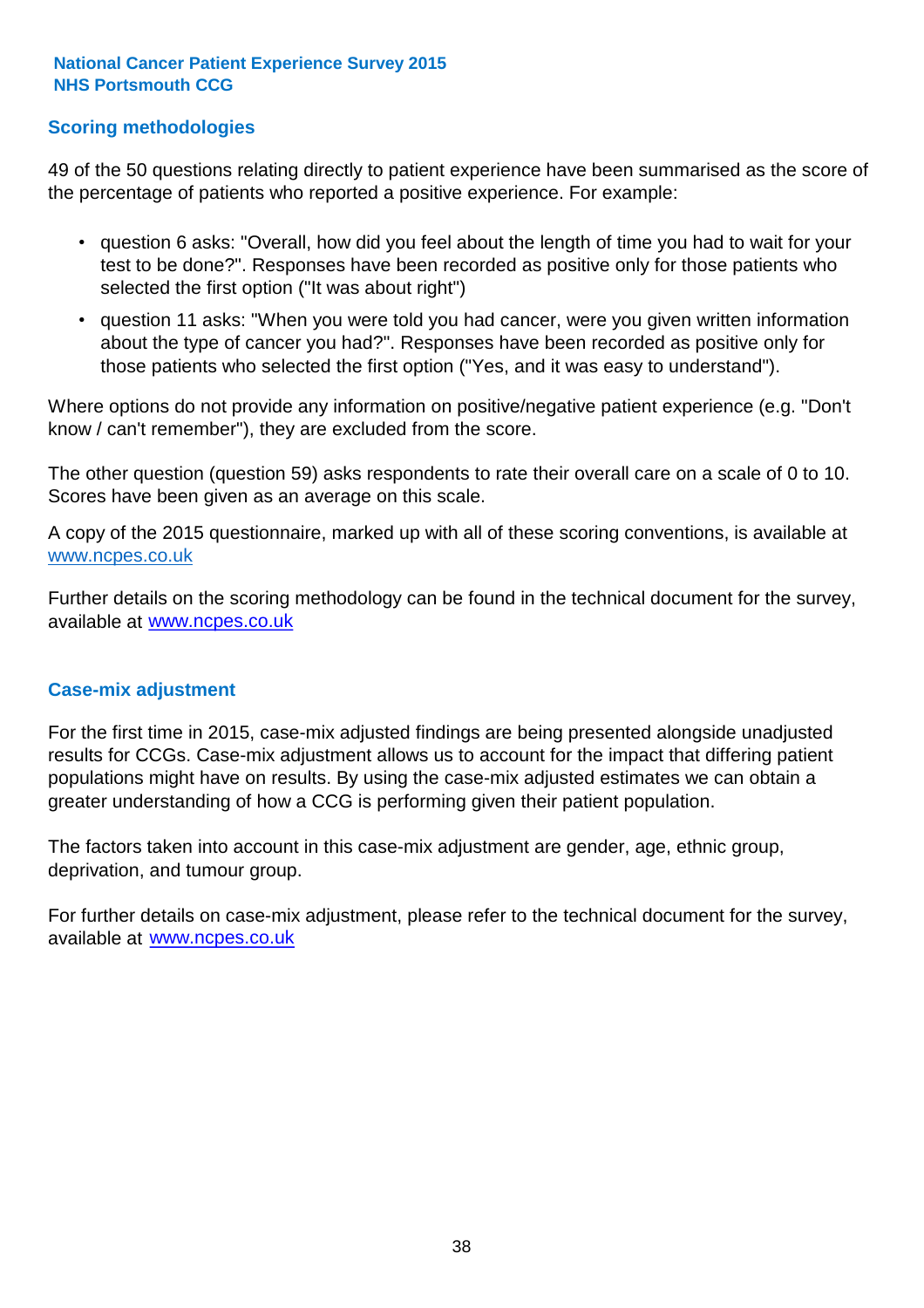### **Response Rates**

|                 | Sample<br><b>Size</b> | <b>Excluded</b> | <b>Adjusted</b><br><b>Sample</b> | <b>Not</b><br><b>Returned Refused</b> | Blank | <b>Completed</b> | Response<br>Rate |
|-----------------|-----------------------|-----------------|----------------------------------|---------------------------------------|-------|------------------|------------------|
| <b>National</b> | 116,991               | 8.719           | 108,272                          | 33,168                                | 3.918 | 71,186           | 66%              |
| <b>10R</b>      | 230                   | 14              | <b>216</b>                       | 64                                    |       | 148              | 69%              |

#### **Respondents by tumour group**

The tables below show the numbers of patients from each tumour group and the age and gender distribution of these patients.

| <b>Tumour Group</b>  | Number of<br>respondents* |  |  |
|----------------------|---------------------------|--|--|
| Brain / CNS          | 1                         |  |  |
| <b>Breast</b>        | 37                        |  |  |
| Gynaecological       | 12                        |  |  |
| Colorectal / LGT     | 12                        |  |  |
| Lung                 | 11                        |  |  |
| <b>Skin</b>          | 3                         |  |  |
| Haematological       | 27                        |  |  |
| <b>Upper Gastro</b>  | 9                         |  |  |
| Other                | 5                         |  |  |
| Urological           | 14                        |  |  |
| Prostate             | 7                         |  |  |
| Sarcoma              | 1                         |  |  |
| <b>Head and Neck</b> | 9                         |  |  |

*\* These figures may not match the numerator for all questions in the 'Comparisons by tumour group' section of this report, because not all questions were answered by all respondents.*

### **Respondents by age and gender**

The questionnaire asked respondents to give their year of birth. This information has been amalgamated into 8 age bands. The age and gender distribution for the CCG was as follows:

|             | 16-24 | 25-34 | 35-44 | 45-54 | 55-64 | 65-74 | 75-84 | $85+$ | <b>Total</b> |
|-------------|-------|-------|-------|-------|-------|-------|-------|-------|--------------|
| <b>Male</b> |       |       |       |       | 18    | 23    | 15    |       | 67           |
| Female      |       |       |       | 13    | 18    | 19    | 15    |       | 81           |
| Total       |       |       |       | 19    | 36    | 42    | 30    |       | 148          |